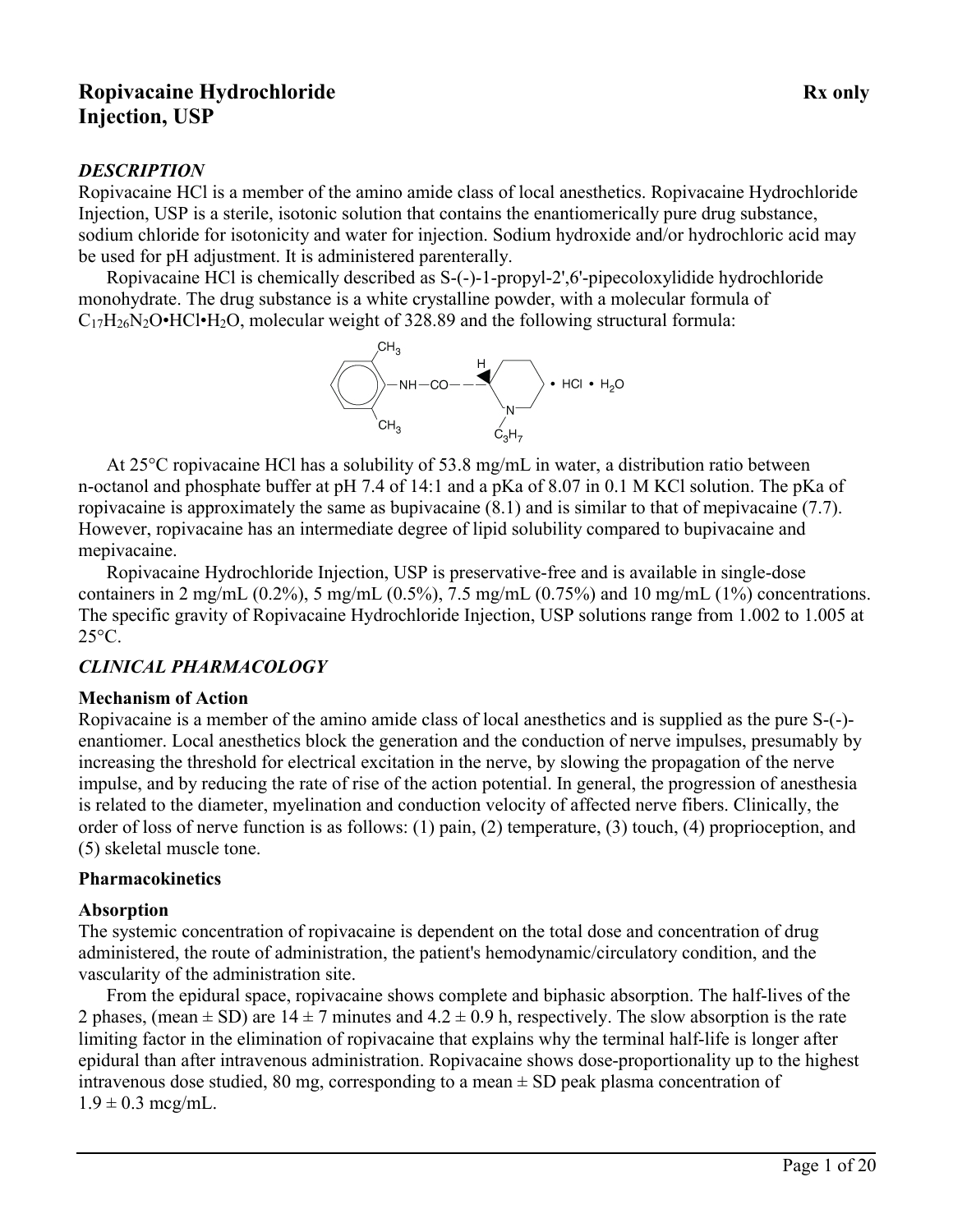| Route                       | <b>Epidural Infusion*</b> |                            | Epidural<br>Infusion*      | Epidural<br><b>Block</b> <sup>†</sup> | Epidural<br><b>Block</b> <sup>†</sup> | <b>Plexus</b><br>$Block^{\ddagger}$ | IV<br><b>Infusion</b> §    |
|-----------------------------|---------------------------|----------------------------|----------------------------|---------------------------------------|---------------------------------------|-------------------------------------|----------------------------|
| Dose $(mg)$                 | $1493 \pm 10$             | $2075 \pm 206$             | 1217±277                   | 150                                   | 187.5                                 | 300                                 | 40                         |
| $\mathbf N$                 | 12                        | 12                         | 11                         | 8                                     | 8                                     | 10                                  | 12                         |
| $C_{\text{max}}$ (mg/L)     | $2.4 \pm 1$ <sup>1</sup>  | $2.8 \pm 0.5$ <sup>1</sup> | $2.3 \pm 1.1$ <sup>1</sup> | $1.1 \pm 0.2$                         | $1.6 \pm 0.6$                         | $2.3 \pm 0.8$                       | $1.2 \pm 0.2$ <sup>#</sup> |
| $T_{\text{max}}$ (min)      | $n/a^*$                   | n/a                        | n/a                        | $43 \pm 14$                           | $34\pm9$                              | $54 \pm 22$                         | n/a                        |
| $AUC_0$<br>(mg.h/L)         | $135.5 \pm 50$            | $145 \pm 34$               | $161 \pm 90$               | $7.2 \pm 2$                           | $11.3 \pm 4$                          | $13\pm3.3$                          | $1.8 \pm 0.6$              |
| CL (L/h)                    | 11.03                     | 13.7                       | n/a                        | $5.5 \pm 2$                           | $5 \pm 2.6$                           | n/a                                 | $21.2 \pm 7$               |
| $t_{1/2}$ (hr) <sup>*</sup> | $5 + 2.5$                 | $5.7 \pm 3$                | $6\pm3$                    | $5.7 \pm 2$                           | $7.1 \pm 3$                           | $6.8 \pm 3.2$                       | $1.9 \pm 0.5$              |

**Table 1 Pharmacokinetic (plasma concentration-time) Data From Clinical Trials**

\* Continuous 72 hour epidural infusion after an epidural block with 5 or 10 mg/mL.

† Epidural anesthesia with 7.5 mg/mL (0.75%) for cesarean delivery.

 $\ddagger$  Brachial plexus block with 7.5 mg/mL (0.75%) ropivacaine.

§ 20 minute IV infusion to volunteers (40 mg).

 $C_{\text{max}}$  measured at the end of infusion (i.e., at 72 hr).

 $\#\quad C_{\text{max}}$  measured at the end of infusion (i.e., at 20 minutes).

♠ n/a=not applicable

 $t_{1/2}$  is the true terminal elimination half-life. On the other hand,  $t_{1/2}$  follows absorption-dependent elimination (flip-flop) after non-intravenous administration.

In some patients after a 300 mg dose for brachial plexus block, free plasma concentrations of ropivacaine may approach the threshold for central nervous system (CNS) toxicity (see *PRECAUTIONS*). At a dose of >300 mg, for local infiltration, the terminal half-life may be longer (> 30 hours).

### **Distribution**

After intravascular infusion, ropivacaine has a steady-state volume of distribution of  $41 \pm 7$  liters. Ropivacaine is 94% protein bound, mainly to  $\alpha_1$ -acid glycoprotein. An increase in total plasma concentrations during continuous epidural infusion has been observed, related to a postoperative increase of  $\alpha_1$ -acid glycoprotein. Variations in unbound, i.e., pharmacologically active, concentrations have been less than in total plasma concentration. Ropivacaine readily crosses the placenta and equilibrium in regard to unbound concentration will be rapidly reached (see *PRECAUTIONS***, Labor and Delivery**).

## **Metabolism**

Ropivacaine is extensively metabolized in the liver, predominantly by aromatic hydroxylation mediated by cytochrome P4501A to 3-hydroxy ropivacaine. After a single intravenous (IV) dose approximately 37% of the total dose is excreted in the urine as both free and conjugated 3-hydroxy ropivacaine. Low concentrations of 3-hydroxy ropivacaine have been found in the plasma. Urinary excretion of the 4-hydroxy ropivacaine, and both the 3-hydroxy N-de-alkylated (3-OH-PPX) and 4-hydroxy N-dealkylated (4-OH-PPX) metabolites account for less than 3% of the dose. An additional metabolite, 2-hydroxy-methyl-ropivacaine, has been identified but not quantified in the urine. The N-de-alkylated metabolite of ropivacaine (PPX) and 3-OH-ropivacaine are the major metabolites excreted in the urine during epidural infusion. Total PPX concentration in the plasma was about half as that of total ropivacaine; however, mean unbound concentrations of PPX were about 7 to 9 times higher than that of unbound ropivacaine following continuous epidural infusion up to 72 hours. Unbound PPX, 3-hydroxy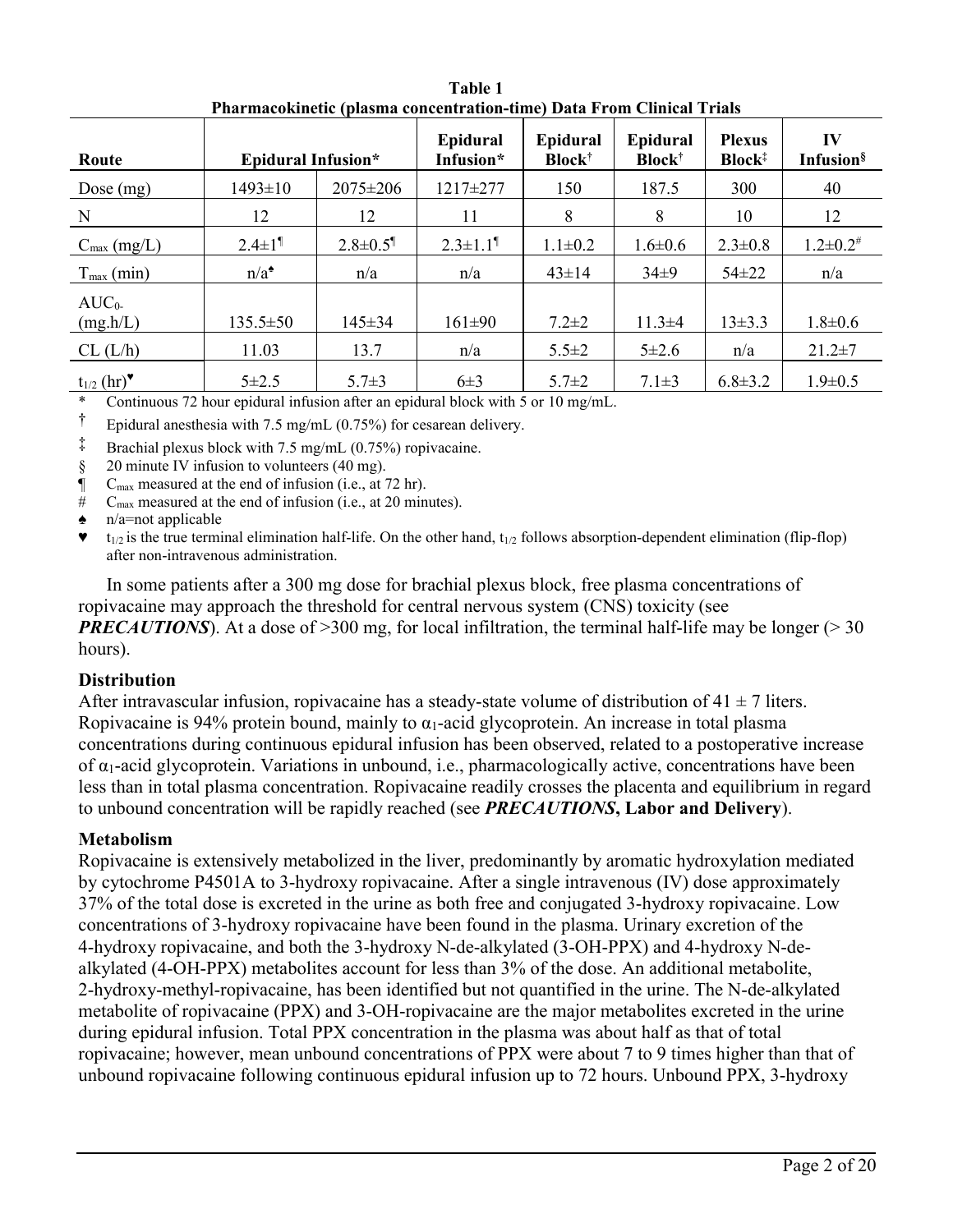and 4-hydroxy ropivacaine, have a pharmacological activity in animal models less than that of ropivacaine. There is no evidence of *in vivo* racemization in urine of ropivacaine.

### **Elimination**

The kidney is the main excretory organ for most local anesthetic metabolites. In total, 86% of the ropivacaine dose is excreted in the urine after intravenous administration of which only 1% relates to unchanged drug. After intravenous administration ropivacaine has a mean  $\pm$  SD total plasma clearance of  $387 \pm 107$  mL/min, an unbound plasma clearance of  $7.2 \pm 1.6$  L/min, and a renal clearance of 1 mL/min. The mean  $\pm$  SD terminal half-life is 1.8  $\pm$  0.7 h after intravascular administration and 4.2  $\pm$  1 h after epidural administration (see **Absorption**).

#### **Pharmacodynamics**

Studies in humans have demonstrated that, unlike most other local anesthetics, the presence of epinephrine has no major effect on either the time of onset or the duration of action of ropivacaine. Likewise, addition of epinephrine to ropivacaine has no effect on limiting systemic absorption of ropivacaine.

Systemic absorption of local anesthetics can produce effects on the central nervous and cardiovascular systems. At blood concentrations achieved with therapeutic doses, changes in cardiac conduction, excitability, refractoriness, contractility, and peripheral vascular resistance have been reported. Toxic blood concentrations depress cardiac conduction and excitability, which may lead to atrioventricular block, ventricular arrhythmias and to cardiac arrest, sometimes resulting in fatalities. In addition, myocardial contractility is depressed and peripheral vasodilation occurs, leading to decreased cardiac output and arterial blood pressure.

Following systemic absorption, local anesthetics can produce central nervous system stimulation, depression or both. Apparent central stimulation is usually manifested as restlessness, tremors and shivering, progressing to convulsions, followed by depression and coma, progressing ultimately to respiratory arrest. However, the local anesthetics have a primary depressant effect on the medulla and on higher centers. The depressed stage may occur without a prior excited stage.

In 2 clinical pharmacology studies (total n=24) ropivacaine and bupivacaine were infused (10 mg/min) in human volunteers until the appearance of CNS symptoms, e.g., visual or hearing disturbances, perioral numbness, tingling and others. Similar symptoms were seen with both drugs. In 1 study, the mean  $\pm$  SD maximum tolerated intravenous dose of ropivacaine infused (124  $\pm$  38 mg) was significantly higher than that of bupivacaine ( $99 \pm 30$  mg) while in the other study the doses were not different (115  $\pm$  29 mg of ropivacaine and 103  $\pm$  30 mg of bupivacaine). In the latter study, the number of subjects reporting each symptom was similar for both drugs with the exception of muscle twitching which was reported by more subjects with bupivacaine than ropivacaine at comparable intravenous doses. At the end of the infusion, ropivacaine in both studies caused significantly less depression of cardiac conductivity (less QRS widening) than bupivacaine. Ropivacaine and bupivacaine caused evidence of depression of cardiac contractility, but there were no changes in cardiac output.

Clinical data in one published article indicate that differences in various pharmacodynamic measures were observed with increasing age. In one study, the upper level of analgesia increased with age, the maximum decrease of mean arterial pressure (MAP) declined with age during the first hour after epidural administration, and the intensity of motor blockade increased with age. However, no pharmacokinetic differences were observed between elderly and younger patients.

In non-clinical pharmacology studies comparing ropivacaine and bupivacaine in several animal species, the cardiac toxicity of ropivacaine was less than that of bupivacaine, although both were considerably more toxic than lidocaine. Arrhythmogenic and cardio-depressant effects were seen in animals at significantly higher doses of ropivacaine than bupivacaine. The incidence of successful resuscitation was not significantly different between the ropivacaine and bupivacaine groups.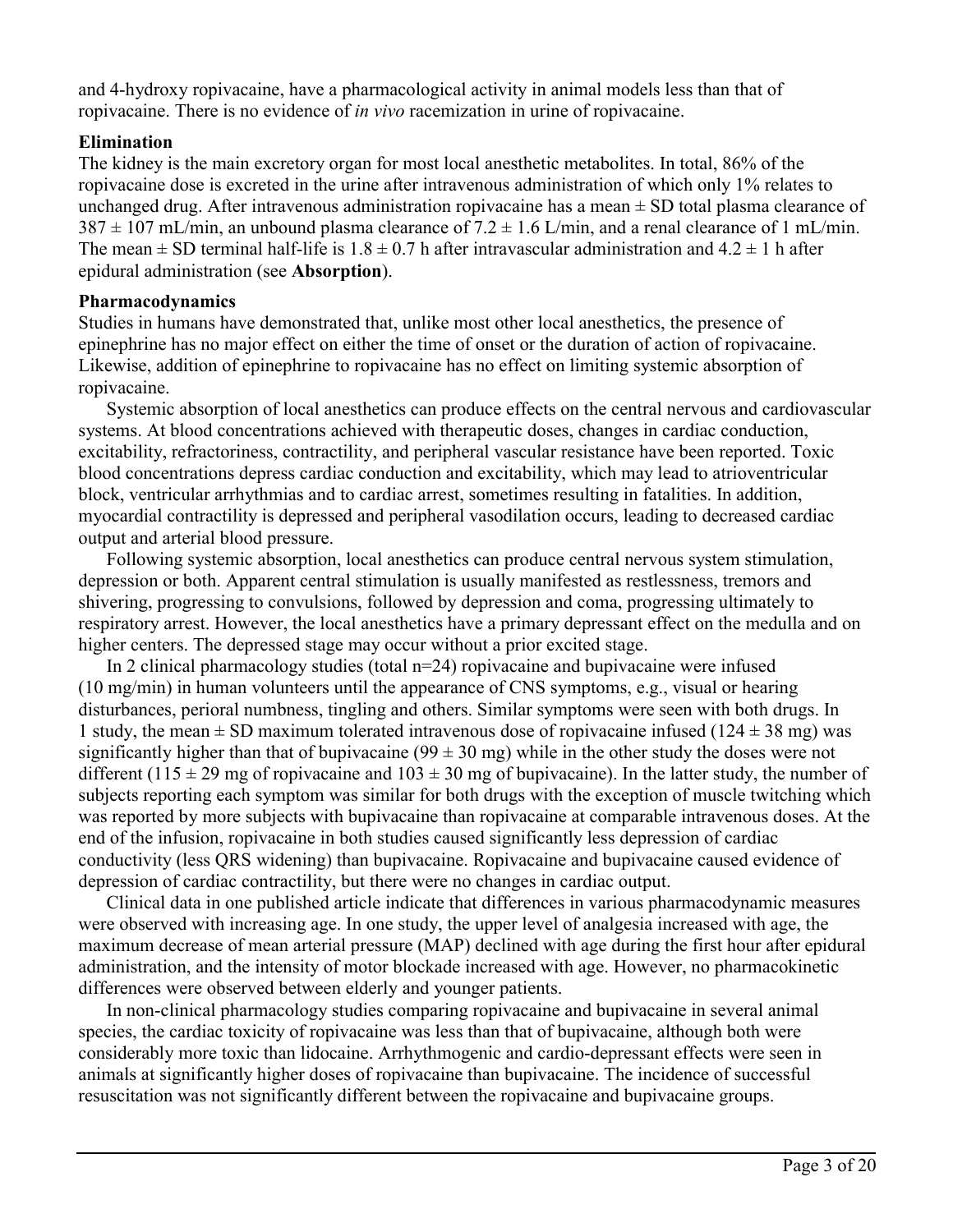## **Clinical Trials**

Ropivacaine was studied as a local anesthetic both for surgical anesthesia and for acute pain management (see *DOSAGE AND ADMINISTRATION*).

The onset, depth and duration of sensory block are, in general, similar to bupivacaine. However, the depth and duration of motor block, in general, are less than that with bupivacaine.

#### *Epidural Administration In Surgery*

There were 25 clinical studies performed in 900 patients to evaluate ropivacaine epidural injection for general surgery. Ropivacaine HCl was used in doses ranging from 75 to 250 mg. In doses of 100 to 200 mg, the median ( $1<sup>st</sup>$  to  $3<sup>rd</sup>$  quartile) onset time to achieve a T10 sensory block was 10 (5 to 13) minutes and the median (1<sup>st</sup> to 3<sup>rd</sup> quartile) duration at the T10 level was 4 (3 to 5) hours (see **DOSAGE AND** *ADMINISTRATION*). Higher doses produced a more profound block with a greater duration of effect.

#### *Epidural Administration In Cesarean Section*

A total of 12 studies were performed with epidural administration of ropivacaine for cesarean section. Eight of these studies involved 218 patients using the concentration of 5 mg/mL (0.5%) in doses up to 150 mg. Median onset measured at T6 ranged from 11 to 26 minutes. Median duration of sensory block at T6 ranged from 1.7 to 3.2 h, and duration of motor block ranged from 1.4 to 2.9 h. Ropivacaine provided adequate muscle relaxation for surgery in all cases.

In addition, 4 active controlled studies for cesarean section were performed in 264 patients at a concentration of 7.5 mg/mL (0.75%) in doses up to 187.5 mg. Median onset measured at T6 ranged from 4 to 15 minutes. Seventy-seven to 96% of ropivacaine-exposed patients reported no pain at delivery. Some patients received other anesthetic, analgesic, or sedative modalities during the course of the operative procedure.

### *Epidural Administration In Labor And Delivery*

A total of 9 double-blind clinical studies, involving 240 patients were performed to evaluate ropivacaine for epidural block for management of labor pain. When administered in doses up to 278 mg as intermittent injections or as a continuous infusion, ropivacaine HCl produced adequate pain relief.

A prospective meta-analysis on 6 of these studies provided detailed evaluation of the delivered newborns and showed no difference in clinical outcomes compared to bupivacaine. There were significantly fewer instrumental deliveries in mothers receiving ropivacaine as compared to bupivacaine.

| <b>Delivery Mode</b>    | Ropivacaine n=199 |       |    | <b>Bupivacaine n=188</b> |  |  |  |  |
|-------------------------|-------------------|-------|----|--------------------------|--|--|--|--|
|                         | n                 | $\%$  | n  | $\%$                     |  |  |  |  |
| Spontaneous Vertex      | 116               | 58    | 92 | 49                       |  |  |  |  |
| Vacuum Extractor        | 26                |       | 33 |                          |  |  |  |  |
|                         |                   | $27*$ |    | ∤40                      |  |  |  |  |
| Forceps                 | 28                |       | 42 |                          |  |  |  |  |
| <b>Cesarean Section</b> | 29                |       |    |                          |  |  |  |  |

| Table 2                                            |  |
|----------------------------------------------------|--|
| Labor And Delivery Meta-Analysis: Mode of Delivery |  |

 $p=0.004$  versus bupivacaine

### *Epidural Administration In Postoperative Pain Management*

There were 8 clinical studies performed in 382 patients to evaluate ropivacaine HCl 2 mg/mL (0.2%) for postoperative pain management after upper and lower abdominal surgery and after orthopedic surgery. The studies utilized intravascular morphine via PCA as a rescue medication and quantified as an efficacy variable.

Epidural anesthesia with ropivacaine HCl 5 mg/mL, (0.5%) was used intraoperatively for each of these procedures prior to initiation of postoperative ropivacaine. The incidence and intensity of the motor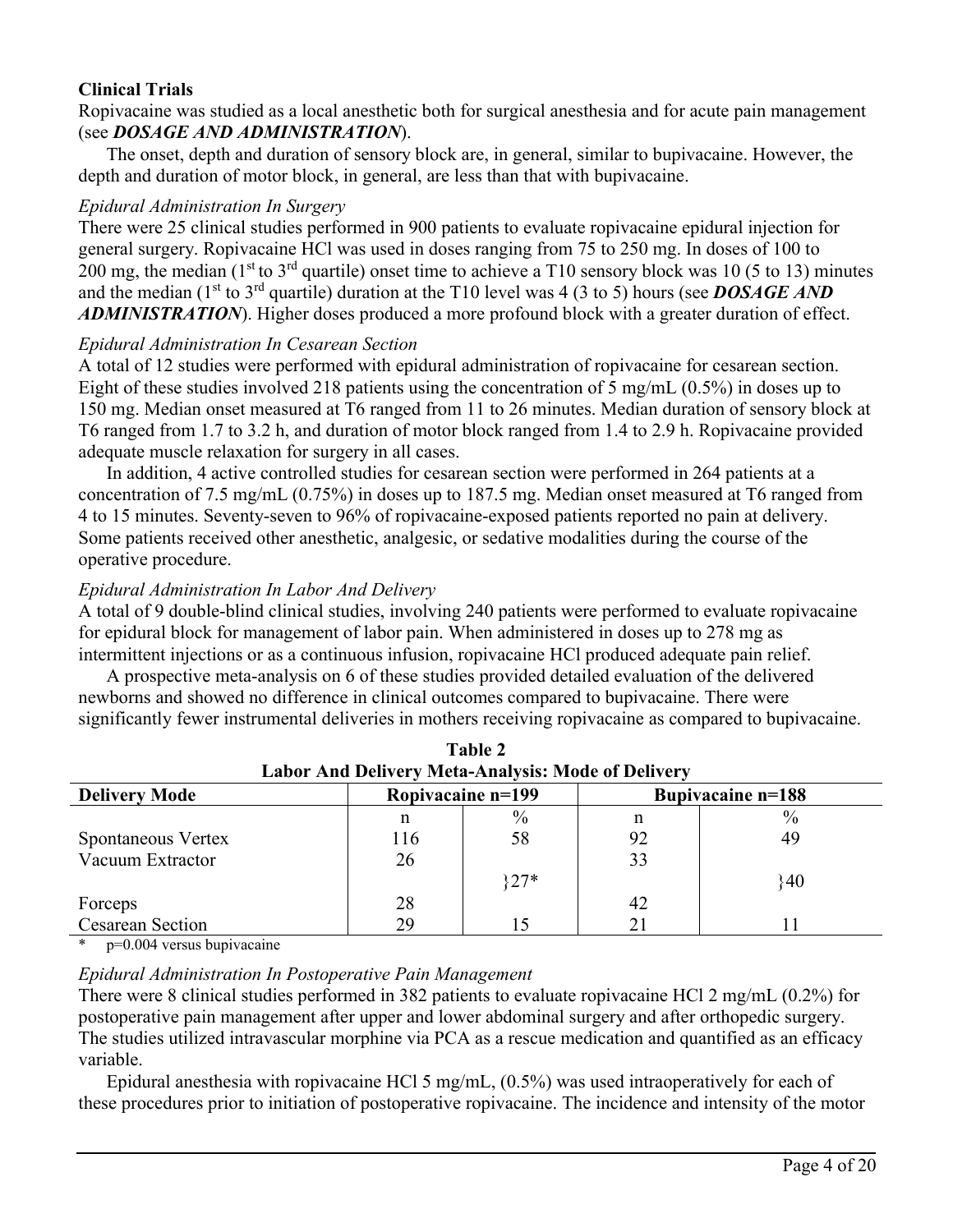block were dependent on the dose rate of ropivacaine and the site of injection. Cumulative doses of up to 770 mg of ropivacaine were administered over 24 hours (intraoperative block plus postoperative continuous infusion). The overall quality of pain relief, as judged by the patients, in the ropivacaine groups was rated as good or excellent (73% to 100%). The frequency of motor block was greatest at 4 hours and decreased during the infusion period in all groups. At least 80% of patients in the upper and lower abdominal studies and 42% in the orthopedic studies had no motor block at the end of the 21-hour infusion period. Sensory block was also dose rate-dependent and a decrease in spread was observed during the infusion period.

A double-blind, randomized, clinical trial compared lumbar epidural infusion of ropivacaine HCl  $(n=26)$  and bupivacaine  $(n=26)$  at 2 mg/mL  $(8 \text{ mL/h})$ , for 24 hours after knee replacement. In this study, the pain scores were higher in the ropivacaine group, but the incidence and the intensity of motor block were lower.

Continuous epidural infusion of ropivacaine HCl 2 mg/mL (0.2%) during up to 72 hours for postoperative pain management after major abdominal surgery was studied in 2 multicenter, double-blind studies. A total of 391 patients received a low thoracic epidural catheter, and ropivacaine HCl 7.5 mg/L (0.75%) was given for surgery, in combination with GA. Postoperatively, ropivacaine HCl 2 mg/mL (0.2%), 4 to 14 mL/h, alone or with fentanyl 1, 2, or 4 mcg/mL was infused through the epidural catheter and adjusted according to the patient's needs. These studies support the use of ropivacaine HCl 2 mg/mL (0.2%) for epidural infusion at 6 to 14 mL/h (12 to 28 mg) for up to 72 hours and demonstrated adequate analgesia with only slight and nonprogressive motor block in cases of moderate to severe postoperative pain.

Clinical studies with 2 mg/mL (0.2%) ropivacaine HCl have demonstrated that infusion rates of 6 to 14 mL (12 to 28 mg) per hour provide adequate analgesia with nonprogressive motor block in cases of moderate to severe postoperative pain. In these studies, this technique resulted in a significant reduction in patients' morphine rescue dose requirement. Clinical experience supports the use of ropivacaine epidural infusions for up to 72 hours.

#### *Peripheral Nerve Block*

Ropivacaine HCl, 5 mg/mL (0.5%), was evaluated for its ability to provide anesthesia for surgery using the techniques of Peripheral Nerve Block. There were 13 studies performed including a series of 4 pharmacodynamic and pharmacokinetic studies performed on minor nerve blocks. From these, 235 ropivacaine-treated patients were evaluable for efficacy. Ropivacaine HCl was used in doses up to 275 mg. When used for brachial plexus block, onset depended on technique used. Supraclavicular blocks were consistently more successful than axillary blocks. The median onset of sensory block (anesthesia) produced by ropivacaine 0.5% via axillary block ranged from 10 minutes (medial brachial cutaneous nerve) to 45 minutes (musculocutaneous nerve). Median duration ranged from 3.7 hours (medial brachial cutaneous nerve) to 8.7 hours (ulnar nerve). The 5 mg/mL  $(0.5\%)$  ropivacaine HCl solution gave success rates from 56% to 86% for axillary blocks, compared with 92% for supraclavicular blocks.

In addition, ropivacaine HCl, 7.5 mg/mL (0.75%), was evaluated in 99 ropivacaine-treated patients, in 2 double-blind studies, performed to provide anesthesia for surgery using the techniques of Brachial Plexus Block. Ropivacaine HCl 7.5 mg/mL was compared to bupivacaine 5 mg/mL. In 1 study, patients underwent axillary brachial plexus block using injections of 40 mL (300 mg) of ropivacaine HCl, 7.5 mg/mL (0.75%) or 40 mL injections of bupivacaine, 5 mg/mL (200 mg). In a second study, patients underwent subclavian perivascular brachial plexus block using 30 mL (225 mg) of ropivacaine HCl, 7.5 mg/mL (0.75%) or 30 mL of bupivacaine 5 mg/mL (150 mg). There was no significant difference between the ropivacaine and bupivacaine groups in either study with regard to onset of anesthesia, duration of sensory blockade, or duration of anesthesia.

The median duration of anesthesia varied between 11.4 and 14.4 hours with both techniques. In one study, using the axillary technique, the quality of analgesia and muscle relaxation in the ropivacaine group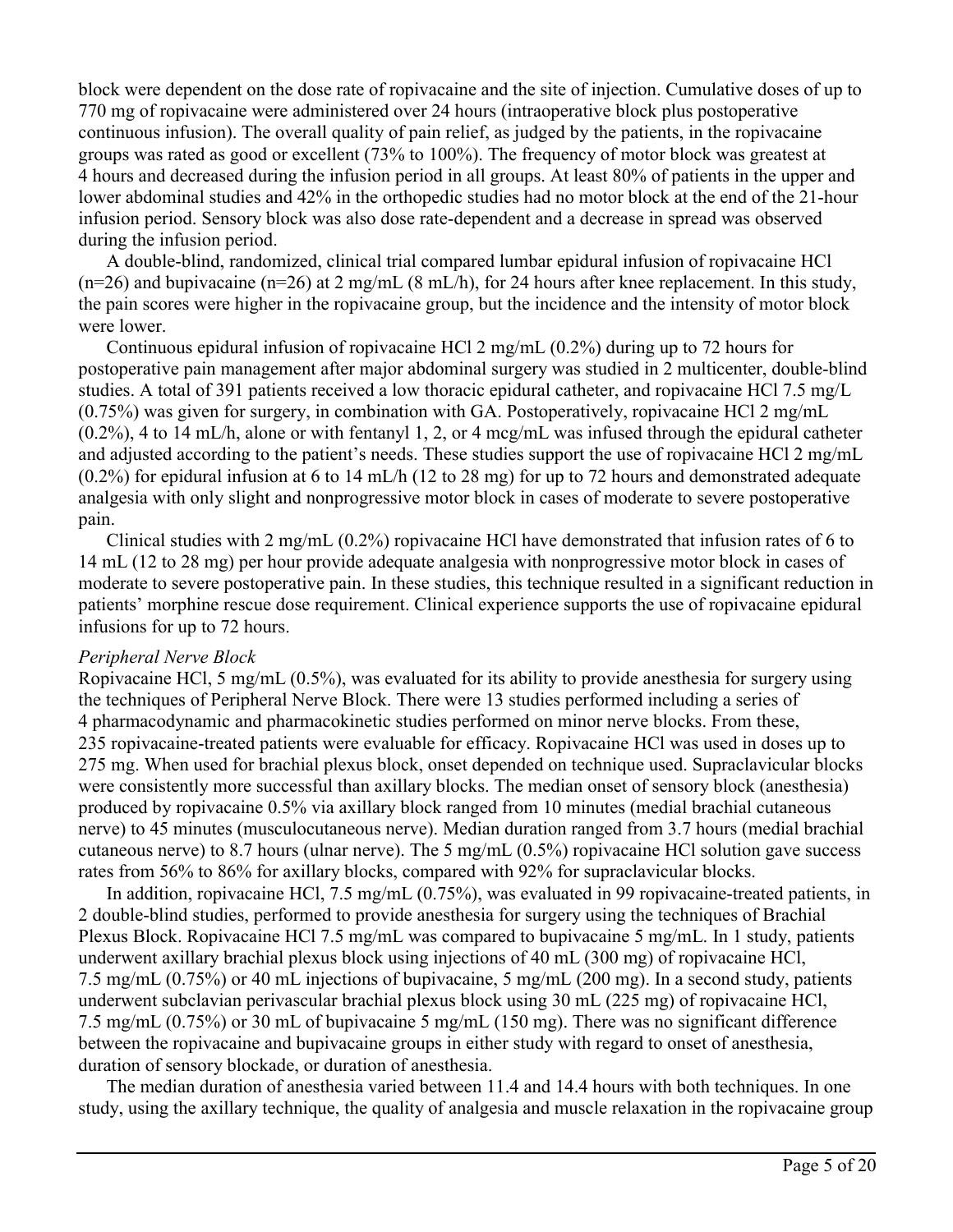was judged to be significantly superior to bupivacaine by both investigator and surgeon. However, using the subclavian perivascular technique, no statistically significant difference was found in the quality of analgesia and muscle relaxation as judged by both the investigator and surgeon. The use of ropivacaine HCl 7.5 mg/mL for block of the brachial plexus via either the subclavian perivascular approach using 30 mL (225 mg) or via the axillary approach using 40 mL (300 mg) both provided effective and reliable anesthesia.

## *Local Infiltration*

A total of 7 clinical studies were performed to evaluate the local infiltration of ropivacaine to produce anesthesia for surgery and analgesia in postoperative pain management. In these studies 297 patients who received ropivacaine HCl in doses up to 200 mg (concentrations up to 5 mg/mL, 0.5%) were evaluable for efficacy. With infiltration of 100 to 200 mg ropivacaine HCl, the time to first request for analgesic was 2 to 6 hours. When compared to placebo, ropivacaine produced lower pain scores and a reduction of analgesic consumption.

## *INDICATIONS AND USAGE*

Ropivacaine Hydrochloride Injection, USP is indicated for the production of local or regional anesthesia for surgery and for acute pain management.

| Surgical Anesthesia:          | epidural block for surgery including cesarean section; major nerve<br>block; local infiltration          |
|-------------------------------|----------------------------------------------------------------------------------------------------------|
| <b>Acute Pain Management:</b> | epidural continuous infusion or intermittent bolus, e.g., postoperative or<br>labor; local infiltration. |

## *CONTRAINDICATIONS*

Ropivacaine is contraindicated in patients with a known hypersensitivity to ropivacaine or to any local anesthetic agent of the amide-type.

## *WARNINGS*

In performing ropivacaine blocks, unintended intravenous injection is possible and may result in cardiac arrhythmia or cardiac arrest. The potential for successful resuscitation has not been studied in humans. There have been rare reports of cardiac arrest during the use of ropivacaine for epidural anesthesia or peripheral nerve blockade, the majority of which occurred after unintentional accidental intravascular administration in elderly patients and in patients with concomitant heart disease. In some instances, resuscitation has been difficult. Should cardiac arrest occur, prolonged resuscitative efforts may be required to improve the probability of a successful outcome.

Ropivacaine should be administered in incremental doses. It is not recommended for emergency situations, where a fast onset of surgical anesthesia is necessary. Historically, pregnant patients were reported to have a high risk for cardiac arrhythmias, cardiac/circulatory arrest and death when 0.75% bupivacaine (another member of the amino amide class of local anesthetics) was inadvertently rapidly injected intravenously.

Prior to receiving major blocks the general condition of the patient should be optimized and the patient should have an IV line inserted. All necessary precautions should be taken to avoid intravascular injection. Local anesthetics should only be administered by clinicians who are well versed in the diagnosis and management of dose-related toxicity and other acute emergencies which might arise from the block to be employed, and then only after ensuring the **immediate (without delay)** availability of oxygen, other resuscitative drugs, cardiopulmonary resuscitative equipment, and the personnel resources needed for proper management of toxic reactions and related emergencies (see also *ADVERSE REACTIONS, PRECAUTIONS* and *MANAGEMENT OF LOCAL ANESTHETIC EMERGENCIES*).

Delay in proper management of dose-related toxicity, underventilation from any cause, and/or altered sensitivity may lead to the development of acidosis, cardiac arrest and, possibly, death. Solutions of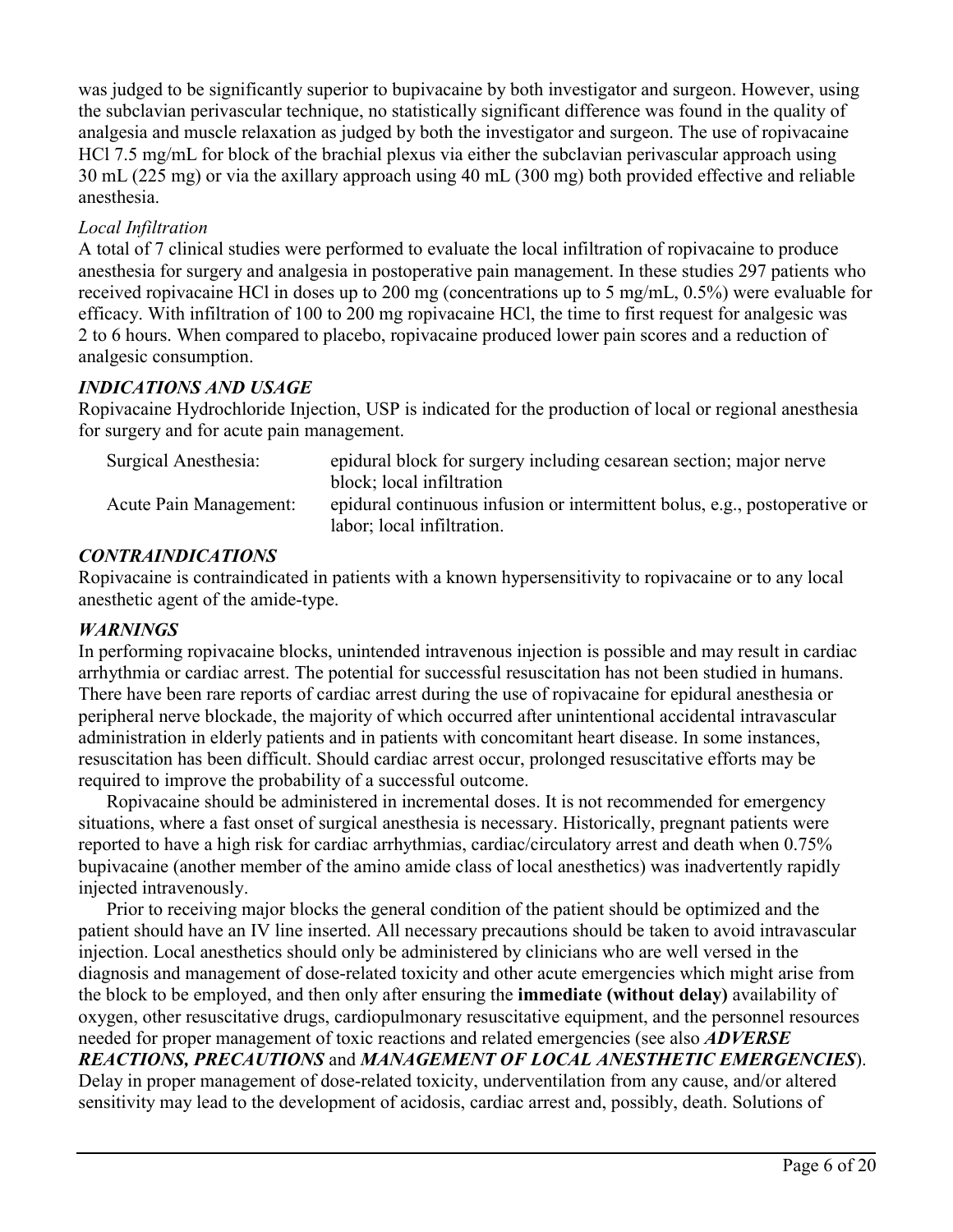ropivacaine should not be used for the production of obstetrical paracervical block anesthesia, retrobulbar block, or spinal anesthesia (subarachnoid block) due to insufficient data to support such use. Intravenous regional anesthesia (bier block) should not be performed due to a lack of clinical experience and the risk of attaining toxic blood levels of ropivacaine.

Intra-articular infusions of local anesthetics following arthroscopic and other surgical procedures is an unapproved use, and there have been post-marketing reports of chondrolysis in patients receiving such infusions. The majority of reported cases of chondrolysis have involved the shoulder joint; cases of gleno-humeral chondrolysis have been described in pediatric and adult patients following intra-articular infusions of local anesthetics with and without epinephrine for periods of 48 to 72 hours. There is insufficient information to determine whether shorter infusion periods are not associated with these findings. The time of onset of symptoms, such as joint pain, stiffness and loss of motion can be variable, but may begin as early as the 2<sup>nd</sup> month after surgery. Currently, there is no effective treatment for chondrolysis; patients who experienced chondrolysis have required additional diagnostic and therapeutic procedures and some required arthroplasty or shoulder replacement.

It is essential that aspiration for blood, or cerebrospinal fluid (where applicable), be done prior to injecting any local anesthetic, both the original dose and all subsequent doses, to avoid intravascular or subarachnoid injection. However, a negative aspiration does *not* ensure against an intravascular or subarachnoid injection.

A well-known risk of epidural anesthesia may be an unintentional subarachnoid injection of local anesthetic. Two clinical studies have been performed to verify the safety of ropivacaine HCl at a volume of 3 mL injected into the subarachnoid space since this dose represents an incremental epidural volume that could be unintentionally injected. The 15 and 22.5 mg doses injected resulted in sensory levels as high as T5 and T4, respectively. Anesthesia to pinprick started in the sacral dermatomes in 2 to 3 minutes, extended to the T10 level in 10 to 13 minutes and lasted for approximately 2 hours. The results of these two clinical studies showed that a 3 mL dose did not produce any serious adverse events when spinal anesthesia blockade was achieved.

Ropivacaine should be used with caution in patients receiving other local anesthetics or agents structurally related to amide-type local anesthetics, since the toxic effects of these drugs are additive.

Patients treated with class III antiarrhythmic drugs (e.g., amiodarone) should be under close surveillance and ECG monitoring considered, since cardiac effects may be additive.

#### **Methemoglobinemia**

Cases of methemoglobinemia have been reported in association with local anesthetic use. Although all patients are at risk for methemoglobinemia, patients with glucose-6- phosphate dehydrogenase deficiency, congenital or idiopathic methemoglobinemia, cardiac or pulmonary compromise, infants under 6 months of age, and concurrent exposure to oxidizing agents or their metabolites are more susceptible to developing clinical manifestations of the condition. If local anesthetics must be used in these patients, close monitoring for symptoms and signs of methemoglobinemia is recommended.

Signs of methemoglobinemia may occur immediately or may be delayed some hours after exposure, and are characterized by a cyanotic skin discoloration and/or abnormal coloration of the blood. Methemoglobin levels may continue to rise; therefore, immediate treatment is required to avert more serious central nervous system and cardiovascular adverse effects, including seizures, coma, arrhythmias, and death.

Discontinue ropivacaine and any other oxidizing agents. Depending on the severity of the signs and symptoms, patients may respond to supportive care, i.e., oxygen therapy, hydration. A more severe clinical presentation may require treatment with methylene blue, exchange transfusion, or hyperbaric oxygen.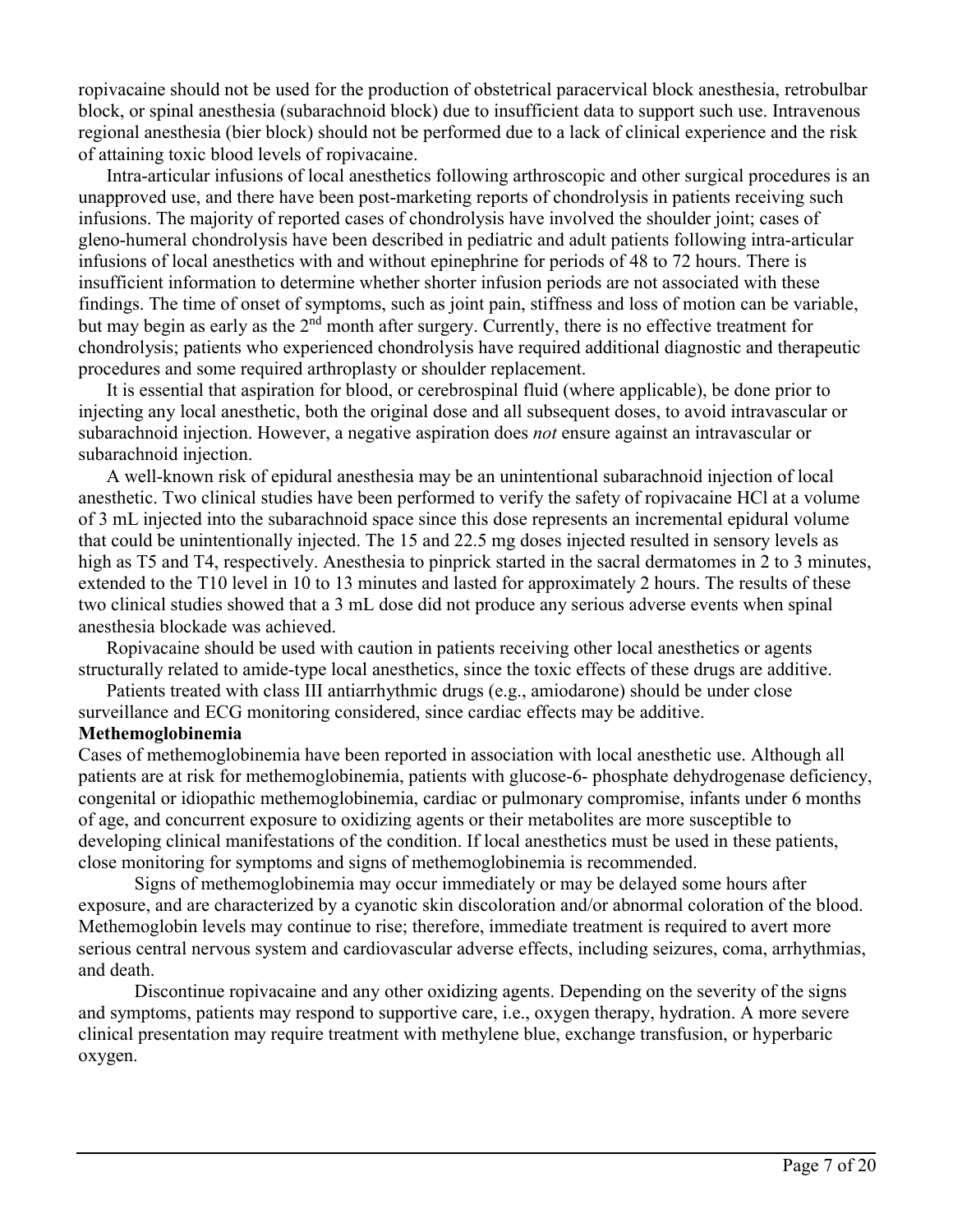## *PRECAUTIONS*

### **General**

The safe and effective use of local anesthetics depends on proper dosage, correct technique, adequate precautions and readiness for emergencies.

Resuscitative equipment, oxygen and other resuscitative drugs should be available for immediate use (see *WARNINGS* and *ADVERSE REACTIONS*). The lowest dosage that results in effective anesthesia should be used to avoid high plasma levels and serious adverse events. Injections should be made slowly and incrementally, with frequent aspirations before and during the injection to avoid intravascular injection. When a continuous catheter technique is used, syringe aspirations should also be performed before and during each supplemental injection. During the administration of epidural anesthesia, it is recommended that a test dose of a local anesthetic with a fast onset be administered initially and that the patient be monitored for central nervous system and cardiovascular toxicity, as well as for signs of unintended intrathecal administration before proceeding. When clinical conditions permit, consideration should be given to employing local anesthetic solutions, which contain epinephrine for the test dose because circulatory changes compatible with epinephrine may also serve as a warning sign of unintended intravascular injection. An intravascular injection is still possible even if aspirations for blood are negative. Administration of higher than recommended doses of ropivacaine to achieve greater motor blockade or increased duration of sensory blockade may result in cardiovascular depression, particularly in the event of inadvertent intravascular injection. Tolerance to elevated blood levels varies with the physical condition of the patient. Debilitated, elderly patients and acutely ill patients should be given reduced doses commensurate with their age and physical condition. Local anesthetics should also be used with caution in patients with hypotension, hypovolemia or heart block.

Careful and constant monitoring of cardiovascular and respiratory vital signs (adequacy of ventilation) and the patient's state of consciousness should be performed after each local anesthetic injection. It should be kept in mind at such times that restlessness, anxiety, incoherent speech, light-headedness, numbness and tingling of the mouth and lips, metallic taste, tinnitus, dizziness, blurred vision, tremors, twitching, depression, or drowsiness may be early warning signs of central nervous system toxicity. Because amide-type local anesthetics such as ropivacaine are metabolized by the liver, these drugs, especially repeat doses, should be used cautiously in patients with hepatic disease. Patients with severe hepatic disease, because of their inability to metabolize local anesthetics normally, are at a greater risk of developing toxic plasma concentrations. Local anesthetics should also be used with caution in patients with impaired cardiovascular function because they may be less able to compensate for functional changes associated with the prolongation of A-V conduction produced by these drugs.

Many drugs used during the conduct of anesthesia are considered potential triggering agents for malignant hyperthermia (MH). Amide-type local anesthetics are not known to trigger this reaction. However, since the need for supplemental general anesthesia cannot be predicted in advance, it is suggested that a standard protocol for MH management should be available.

#### **Epidural Anesthesia**

During epidural administration, ropivacaine HCl should be administered in incremental doses of 3 to 5 mL with sufficient time between doses to detect toxic manifestations of unintentional intravascular or intrathecal injection. Syringe aspirations should also be performed before and during each supplemental injection in continuous (intermittent) catheter techniques. An intravascular injection is still possible even if aspirations for blood are negative. During the administration of epidural anesthesia, it is recommended that a test dose be administered initially and the effects monitored before the full dose is given. When clinical conditions permit, the test dose should contain an appropriate dose of epinephrine to serve as a warning of unintentional intravascular injection. If injected into a blood vessel, this amount of epinephrine is likely to produce a transient "epinephrine response" within 45 seconds, consisting of an increase in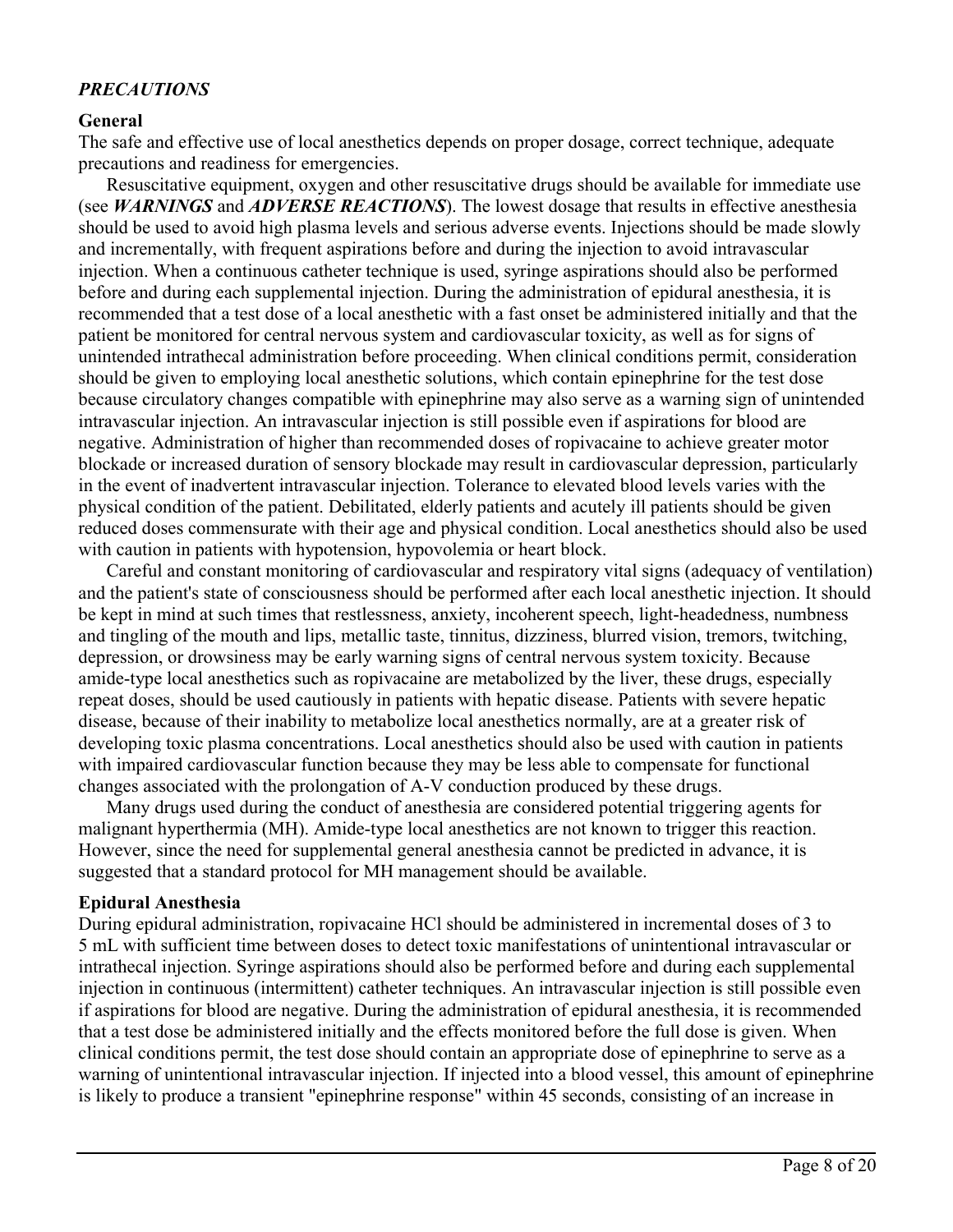heart rate and systolic blood pressure, circumoral pallor, palpitations and nervousness in the unsedated patient. The sedated patient may exhibit only a pulse rate increase of 20 or more beats per minute for 15 or more seconds. Therefore, following the test dose, the heart should be continuously monitored for a heart rate increase. Patients on beta-blockers may not manifest changes in heart rate, but blood pressure monitoring can detect a rise in systolic blood pressure. A test dose of a short-acting amide anesthetic such as lidocaine is recommended to detect an unintentional intrathecal administration. This will be manifested within a few minutes by signs of spinal block (e.g., decreased sensation of the buttocks, paresis of the legs, or, in the sedated patient, absent knee jerk). An intravascular or subarachnoid injection is still possible even if results of the test dose are negative. The test dose itself may produce a systemic toxic reaction, high spinal or epinephrine-induced cardiovascular effects.

### **Use in Brachial Plexus Block**

Ropivacaine plasma concentrations may approach the threshold for central nervous system toxicity after the administration of 300 mg of ropivacaine for brachial plexus block. Caution should be exercised when using the 300 mg dose (see *OVERDOSAGE*).

The dose for a major nerve block must be adjusted according to the site of administration and patient status. Supraclavicular brachial plexus blocks may be associated with a higher frequency of serious adverse reactions, regardless of the local anesthetic used.

## **Use in Peripheral Nerve Block**

Major peripheral nerve blocks may result in the administration of a large volume of local anesthetic in highly vascularized areas, often close to large vessels where there is an increased risk of intravascular injection and/or rapid systemic absorption, which can lead to high plasma concentrations.

### **Use in Head and Neck Area**

Small doses of local anesthetics injected into the head and neck area may produce adverse reactions similar to systemic toxicity seen with unintentional intravascular injections of larger doses. The injection procedures require the utmost care. Confusion, convulsions, respiratory depression, and/or respiratory arrest, and cardiovascular stimulation or depression have been reported. These reactions may be due to intra-arterial injection of the local anesthetic with retrograde flow to the cerebral circulation. Patients receiving these blocks should have their circulation and respiration monitored and be constantly observed. Resuscitative equipment and personnel for treating adverse reactions should be immediately available. Dosage recommendations should not be exceeded (see *DOSAGE AND ADMINISTRATION*).

### **Use in Ophthalmic Surgery**

The use of ropivacaine in retrobulbar blocks for ophthalmic surgery has not been studied. Until appropriate experience is gained, the use of ropivacaine for such surgery is not recommended.

## **Information for Patients**

When appropriate, patients should be informed in advance that they may experience temporary loss of sensation and motor activity in the anesthetized part of the body following proper administration of lumbar epidural anesthesia. Also, when appropriate, the physician should discuss other information including adverse reactions in the ropivacaine package insert.

Inform patients that use of local anesthetics may cause methemoglobinemia, a serious condition that must be treated promptly. Advise patients or caregivers to seek immediate medical attention if they or someone in their care experience the following signs or symptoms: pale, gray, or blue colored skin (cyanosis); headache; rapid heart rate; shortness of breath; light-headedness; or fatigue.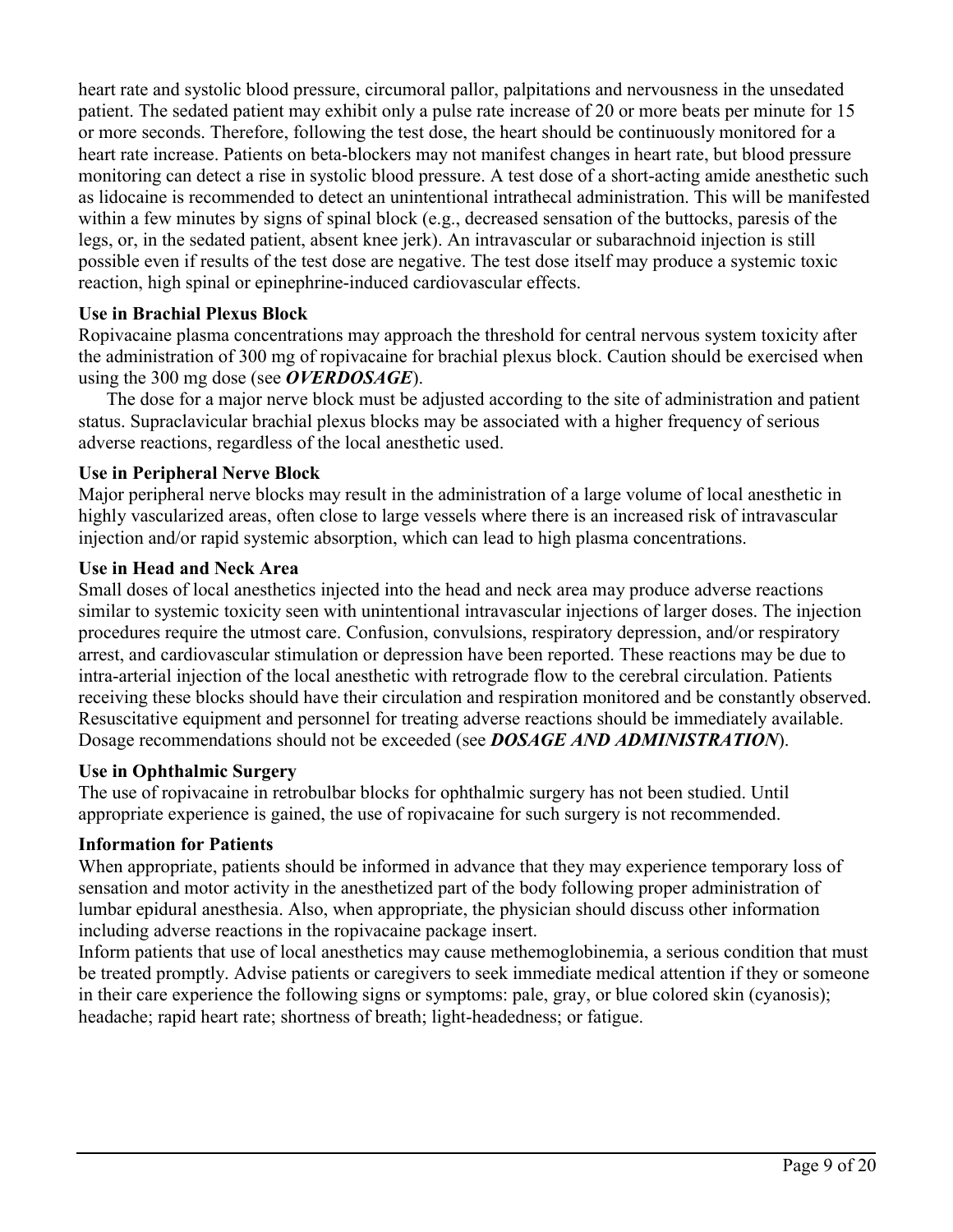#### **Drug Interactions**

Specific trials studying the interaction between ropivacaine and class III antiarrhythmic drugs (e.g., amiodarone) have not been performed, but caution is advised (see *WARNINGS*).

Ropivacaine should be used with caution in patients receiving other local anesthetics or agents structurally related to amide-type local anesthetics, since the toxic effects of these drugs are additive. Cytochrome P4501A2 is involved in the formation of 3-hydroxy ropivacaine, the major metabolite. *In vivo*, the plasma clearance of ropivacaine was reduced by 70% during coadministration of fluvoxamine (25 mg bid for 2 days), a selective and potent CYP1A2 inhibitor. Thus strong inhibitors of cytochrome P4501A2, such as fluvoxamine, given concomitantly during administration of ropivacaine, can interact with ropivacaine leading to increased ropivacaine plasma levels. Caution should be exercised when CYP1A2 inhibitors are coadministered. Possible interactions with drugs known to be metabolized by CYP1A2 via competitive inhibition such as theophylline and imipramine may also occur. Coadministration of a selective and potent inhibitor of CYP3A4, ketoconazole (100 mg bid for 2 days with ropivacaine infusion administered 1 hour after ketoconazole) caused a 15% reduction in *in vivo* plasma clearance of ropivacaine.

Patients who are administered local anesthetics are at increased risk of developing methemoglobinemia when concurrently exposed to the following drugs, which could include other local anesthetics:

| <b>Class</b>          | <b>Examples</b>                                     |
|-----------------------|-----------------------------------------------------|
| Nitrates/Nitrites     | nitric oxide, nitroglycerin, nitroprusside, nitrous |
|                       | oxide                                               |
| Local anesthetics     | articaine, benzocaine, bupivacaine, lidocaine,      |
|                       | mepivacaine, prilocaine, procaine, ropivacaine,     |
|                       | tetracaine                                          |
| Antineoplastic agents | cyclophosphamide, flutamide, hydroxyurea,           |
|                       | ifosfamide, rasburicase                             |
| Antibiotics           | dapsone, nitrofurantoin, para-aminosalicylic acid,  |
|                       | sulfonamides                                        |
| Antimalarials         | chloroquine, primaquine                             |
| Anticonvulsants       | phenobarbital, phenytoin, sodium valproate          |
| Other drugs           | acetaminophen, metoclopramide, quinine,             |
|                       | sulfasalazine                                       |

#### **Examples of Drugs Associated with Methemoglobinemia:**

#### **Carcinogenesis, Mutagenesis, Impairment of Fertility**

Long-term studies in animals of most local anesthetics, including ropivacaine, to evaluate the carcinogenic potential have not been conducted.

Weak mutagenic activity was seen in the mouse lymphoma test. Mutagenicity was not noted in the other assays, demonstrating that the weak signs of *in vitro* activity in the mouse lymphoma test were not manifest under diverse *in vivo* conditions.

Studies performed with ropivacaine in rats did not demonstrate an effect on fertility or general reproductive performance over 2 generations.

Reproduction toxicity studies have been performed in pregnant New Zealand white rabbits and Sprague-Dawley rats. During gestation days 6 to 18, rabbits received 1.3, 4.2, or 13 mg/kg/day subcutaneously. In rats, subcutaneous doses of 5.3, 11 and 26 mg/kg/day were administered during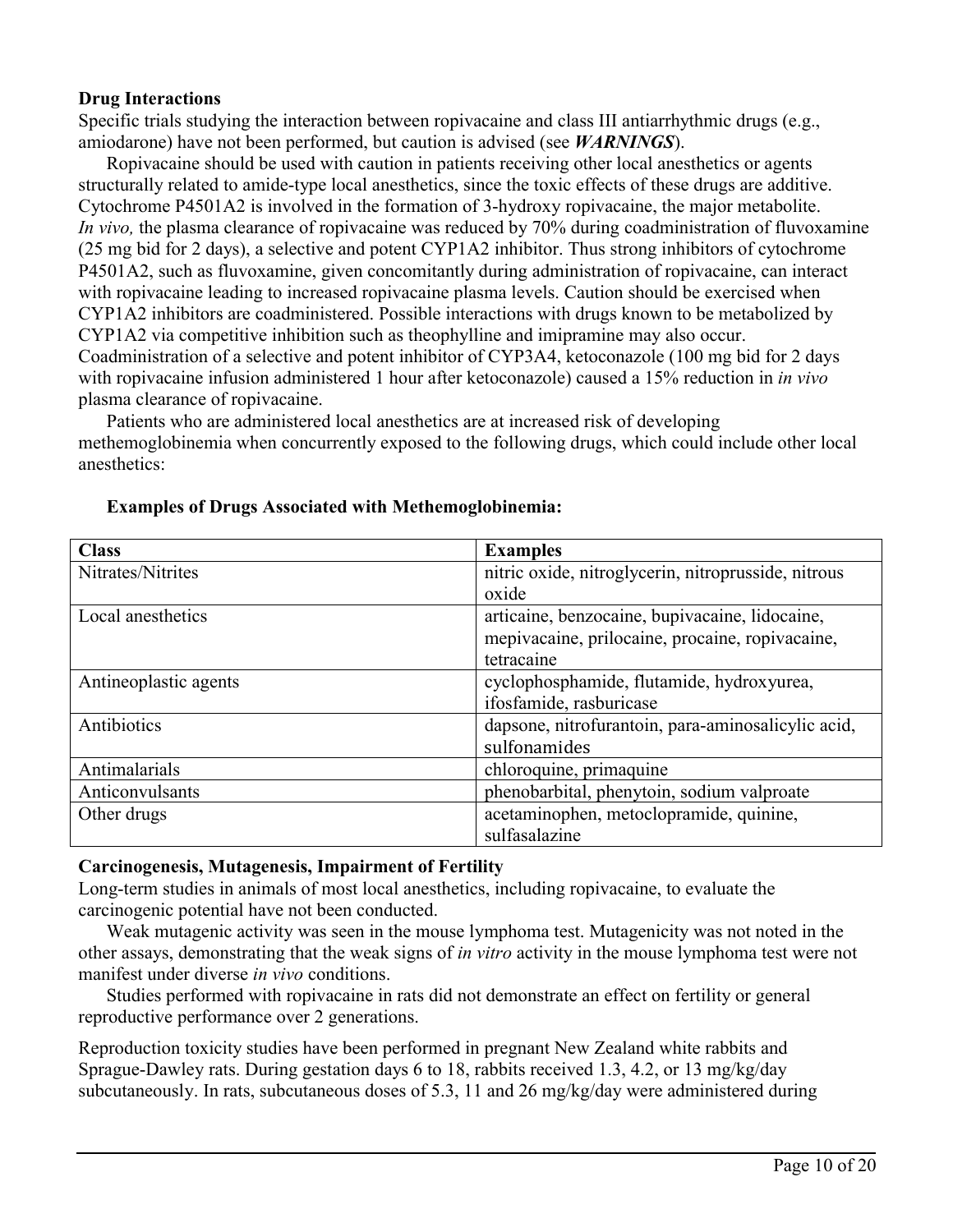gestation days 6 to 15. No teratogenic effects were observed in rats and rabbits at the highest doses tested. The highest doses of 13 mg/kg/day (rabbits) and 26 mg/kg/day (rats) are approximately 1/3 of the maximum recommended human dose (epidural, 770 mg/24 hours) based on a mg/m<sup>2</sup> basis. In 2 prenatal and postnatal studies, the female rats were dosed daily from day 15 of gestation to day 20 postpartum. The doses were 5.3, 11 and 26 mg/kg/day subcutaneously. There were no treatment-related effects on late fetal development, parturition, lactation, neonatal viability, or growth of the offspring.

In another study with rats, the males were dosed daily for 9 weeks before mating and during mating. The females were dosed daily for 2 weeks before mating and then during the mating, pregnancy, and lactation, up to day 42 post coitus. At 23 mg/kg/day, an increased loss of pups was observed during the first 3 days postpartum. The effect was considered secondary to impaired maternal care due to maternal toxicity.

There are no adequate or well-controlled studies in pregnant women of the effects of ropivacaine on the developing fetus. Ropivacaine should only be used during pregnancy if the benefits outweigh the risk.

Teratogenicity studies in rats and rabbits did not show evidence of any adverse effects on organogenesis or early fetal development in rats (26 mg/kg sc) or rabbits (13 mg/kg). The doses used were approximately equal to total daily dose based on body surface area. There were no treatment-related effects on late fetal development, parturition, lactation, neonatal viability, or growth of the offspring in 2 perinatal and postnatal studies in rats, at dose levels equivalent to the maximum recommended human dose based on body surface area. In another study at 23 mg/kg, an increased pup loss was seen during the first 3 days postpartum, which was considered secondary to impaired maternal care due to maternal toxicity.

#### **Labor and Delivery**

Local anesthetics, including ropivacaine, rapidly cross the placenta, and when used for epidural block can cause varying degrees of maternal, fetal and neonatal toxicity (see *CLINICAL PHARMACOLOGY* and *PHARMACOKINETICS*). The incidence and degree of toxicity depend upon the procedure performed, the type and amount of drug used, and the technique of drug administration. Adverse reactions in the parturient, fetus and neonate involve alterations of the central nervous system, peripheral vascular tone and cardiac function.

Maternal hypotension has resulted from regional anesthesia with ropivacaine for obstetrical pain relief. Local anesthetics produce vasodilation by blocking sympathetic nerves. Elevating the patient's legs and positioning her on her left side will help prevent decreases in blood pressure. The fetal heart rate also should be monitored continuously, and electronic fetal monitoring is highly advisable. Epidural anesthesia has been reported to prolong the second stage of labor by removing the patient's reflex urge to bear down or by interfering with motor function. Spontaneous vertex delivery occurred more frequently in patients receiving ropivacaine than in those receiving bupivacaine.

### **Nursing Mothers**

Some local anesthetic drugs are excreted in human milk and caution should be exercised when they are administered to a nursing woman. The excretion of ropivacaine or its metabolites in human milk has not been studied. Based on the milk/plasma concentration ratio in rats, the estimated daily dose to a pup will be about 4% of the dose given to the mother. Assuming that the milk/plasma concentration in humans is of the same order, the total ropivacaine dose to which the baby is exposed by breast-feeding is far lower than by exposure *in utero* in pregnant women at term (see *PRECAUTIONS*).

#### **Pediatric Use**

The safety and efficacy of ropivacaine in pediatric patients have not been established.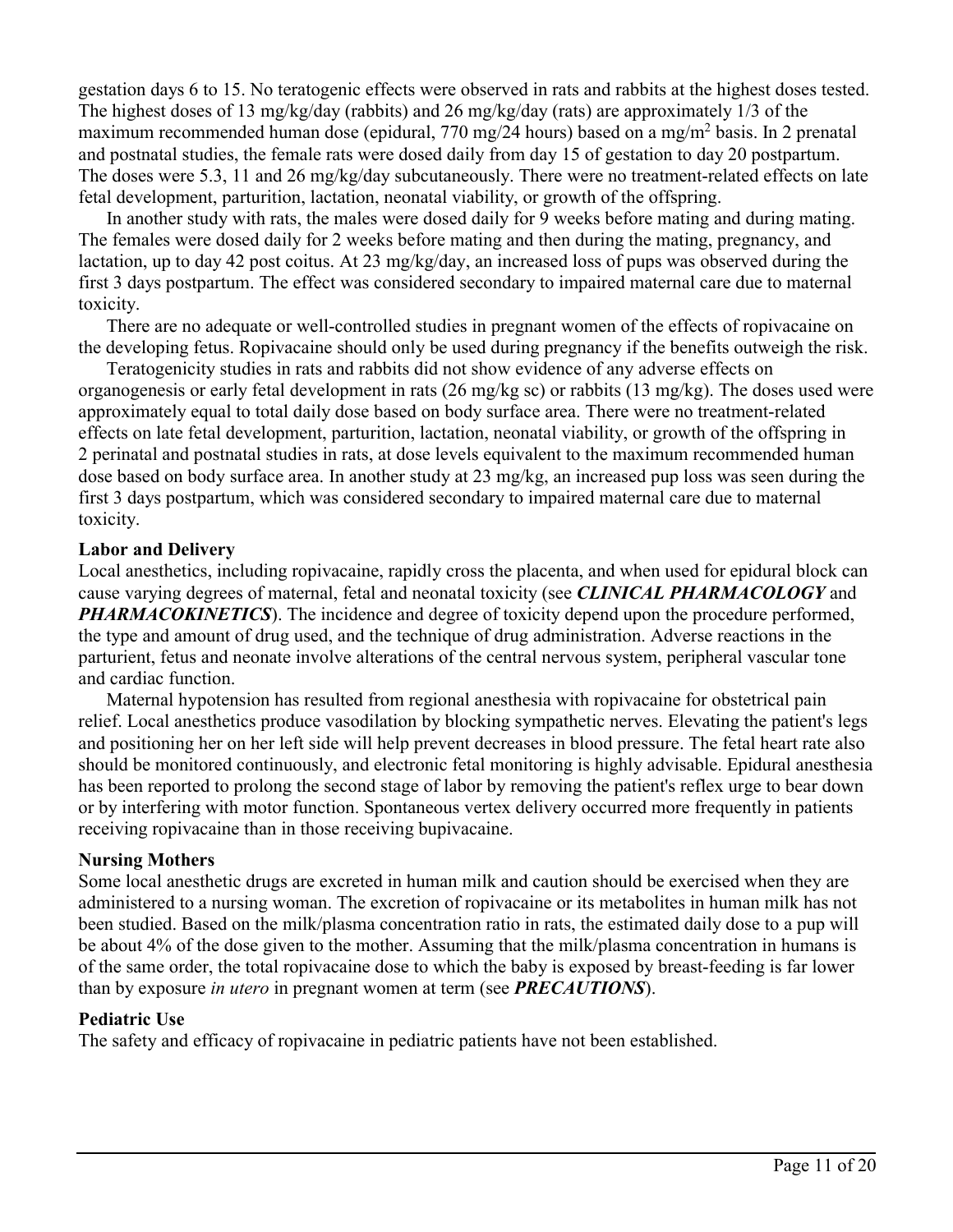## **Geriatric Use**

Of the 2,978 subjects that were administered ropivacaine injection in 71 controlled and uncontrolled clinical studies, 803 patients (27%) were 65 years of age or older which includes 127 patients (4%) 75 years of age and over. Ropivacaine injection was found to be safe and effective in the patients in these studies. Clinical data in one published article indicate that differences in various pharmacodynamic measures were observed with increasing age. In one study, the upper level of analgesia increased with age, the maximum decrease of MAP declined with age during the first hour after epidural administration, and the intensity of motor blockade increased with age.

This drug and its metabolites are known to be excreted by the kidney, and the risk of toxic reactions to this drug may be greater in patients with impaired renal function. Elderly patients are more likely to have decreased hepatic, renal, or cardiac function, as well as concomitant disease. Therefore, care should be taken in dose selection, starting at the low end of the dosage range, and it may be useful to monitor renal function (see *PHARMACOKINETICS***, Elimination**).

### *ADVERSE REACTIONS*

Reactions to ropivacaine are characteristic of those associated with other amide-type local anesthetics. A major cause of adverse reactions to this group of drugs may be associated with excessive plasma levels, which may be due to overdosage, unintentional intravascular injection or slow metabolic degradation.

The reported adverse events are derived from clinical studies conducted in the U.S. and other countries. The reference drug was usually bupivacaine. The studies used a variety of premedications, sedatives, and surgical procedures of varying length. A total of 3,988 patients have been exposed to ropivacaine at concentrations up to 1% in clinical trials. Each patient was counted once for each type of adverse event.

### **Incidence ≥5%**

For the indications of epidural administration in surgery, cesarean section, postoperative pain management, peripheral nerve block, and local infiltration, the following treatment-emergent adverse events were reported with an incidence of  $\geq$  5% in all clinical studies (N=3988): hypotension (37%), nausea (24.8%), vomiting (11.6%), bradycardia (9.3%), fever (9.2%), pain (8%), postoperative complications (7.1%), anemia (6.1%), paresthesia (5.6%), headache (5.1%), pruritus (5.1%), and back pain (5%).

### **Incidence 1 to 5%**

Urinary retention, dizziness, rigors, hypertension, tachycardia, anxiety, oliguria, hypoesthesia, chest pain, hypokalemia, dyspnea, cramps, and urinary tract infection.

### **Incidence in Controlled Clinical Trials**

The reported adverse events are derived from controlled clinical studies with ropivacaine (concentrations ranged from 0.125% to 1% for ropivacaine HCl and 0.25% to 0.75% for bupivacaine) in the U.S. and other countries involving 3,094 patients. Table 3A and 3B list adverse events (number and percentage) that occurred in at least 1% of ropivacaine-treated patients in these studies. The majority of patients receiving concentrations higher than 5 mg/mL (0.5%) were treated with ropivacaine HCl.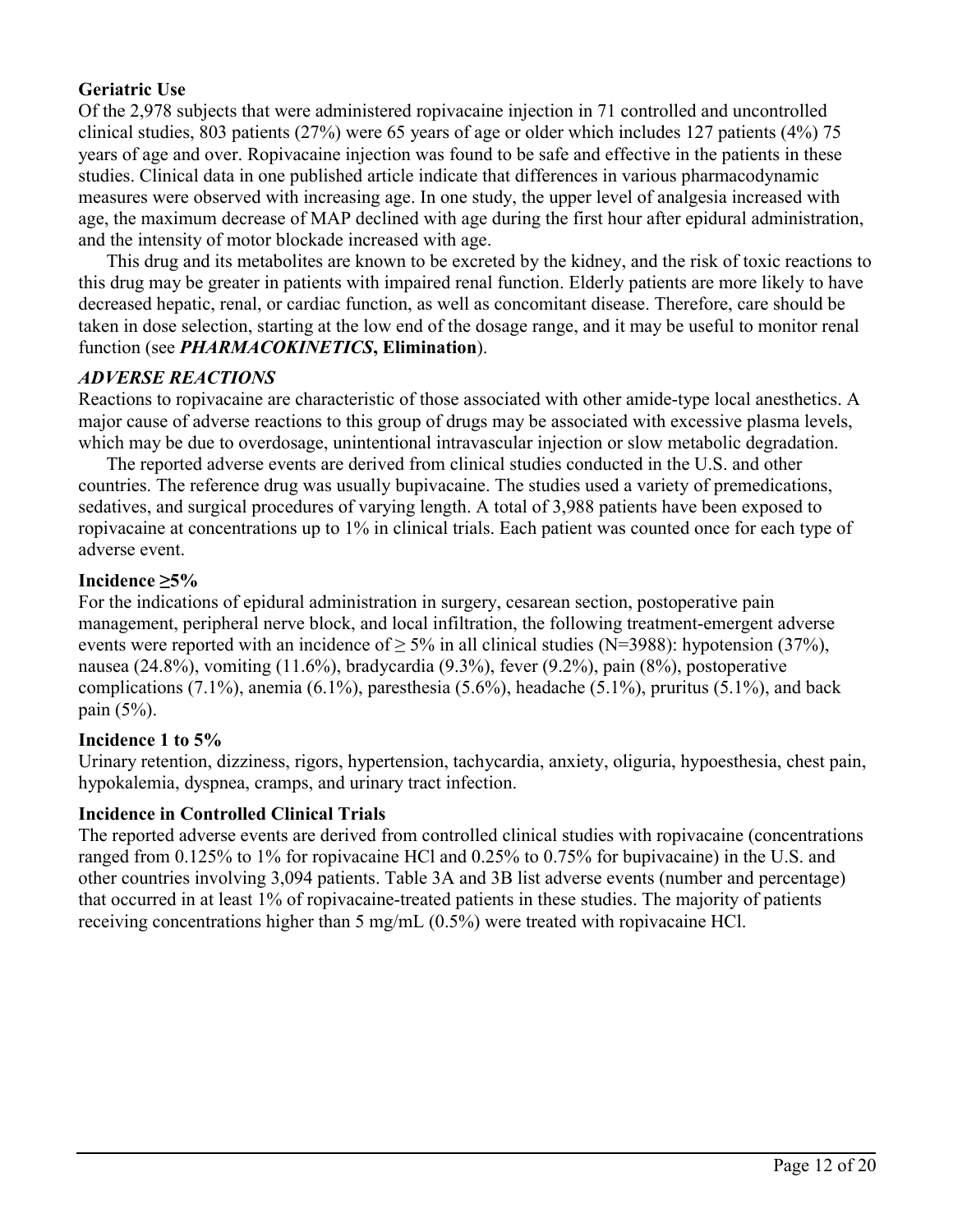#### **Table 3A**

| <b>Local Infiltration</b> )      |     |                               |     |                                      |  |  |  |  |
|----------------------------------|-----|-------------------------------|-----|--------------------------------------|--|--|--|--|
|                                  |     | Ropivacaine<br>total $N=1661$ |     | <b>Bupivacaine</b><br>total $N=1433$ |  |  |  |  |
| <b>Adverse Reaction</b>          | N   | $(\%)$                        | N   | $(\%)$                               |  |  |  |  |
| Hypotension                      | 536 | (32.3)                        | 408 | (28.5)                               |  |  |  |  |
| Nausea                           | 283 | (17)                          | 207 | (14.4)                               |  |  |  |  |
| Vomiting                         | 117 | (7)                           | 88  | (6.1)                                |  |  |  |  |
| Bradycardia                      | 96  | (5.8)                         | 73  | (5.1)                                |  |  |  |  |
| Headache                         | 84  | (5.1)                         | 68  | (4.7)                                |  |  |  |  |
| Paresthesia                      | 82  | (4.9)                         | 57  | (4)                                  |  |  |  |  |
| Back pain                        | 73  | (4.4)                         | 75  | (5.2)                                |  |  |  |  |
| Pain                             | 71  | (4.3)                         | 71  | (5)                                  |  |  |  |  |
| Pruritus                         | 63  | (3.8)                         | 40  | (2.8)                                |  |  |  |  |
| Fever                            | 61  | (3.7)                         | 37  | (2.6)                                |  |  |  |  |
| <b>Dizziness</b>                 | 42  | (2.5)                         | 23  | (1.6)                                |  |  |  |  |
| Rigors (Chills)                  | 42  | (2.5)                         | 24  | (1.7)                                |  |  |  |  |
| Postoperative complications      | 41  | (2.5)                         | 44  | (3.1)                                |  |  |  |  |
| Hypoesthesia                     | 27  | (1.6)                         | 24  | (1.7)                                |  |  |  |  |
| Urinary retention                | 23  | (1.4)                         | 20  | (1.4)                                |  |  |  |  |
| Progression of labor poor/failed | 23  | (1.4)                         | 22  | (1.5)                                |  |  |  |  |
| Anxiety                          | 21  | (1.3)                         | 11  | (0.8)                                |  |  |  |  |
| Breast disorder, breast-feeding  | 21  | (1.3)                         | 12  | (0.8)                                |  |  |  |  |
| Rhinitis                         | 18  | (1.1)                         | 13  | (0.9)                                |  |  |  |  |

**Adverse Events Reported in ≥1% of Adult Patients Receiving Regional or Local Anesthesia (Surgery, Labor, Cesarean Section, Postoperative Pain Management, Peripheral Nerve Block and** 

**Table 3B**

**Adverse Events Reported in ≥1% of Fetuses or Neonates of Mothers Who Received Regional Anesthesia (Cesarean Section and Labor Studies)**

|                               | Ropivacaine<br>total $N=639$ |        |    | <b>Bupivacaine</b><br>total $N=573$ |
|-------------------------------|------------------------------|--------|----|-------------------------------------|
| <b>Adverse Reaction</b>       | N                            | (%)    | N  | (%)                                 |
| Fetal bradycardia             | 77                           | (12.1) | 68 | (11.9)                              |
| Neonatal jaundice             | 49                           | (7.7)  | 47 | (8.2)                               |
| Neonatal complication-NOS     | 42                           | (6.6)  | 38 | (6.6)                               |
| Apgar score low               | 18                           | (2.8)  | 14 | (2.4)                               |
| Neonatal respiratory disorder | 17                           | (2.7)  | 18 | (3.1)                               |
| Neonatal tachypnea            | 14                           | (2.2)  | 15 | (2.6)                               |
| Neonatal fever                | 13                           | (2)    | 14 | (2.4)                               |
| Fetal tachycardia             | 13                           | (2)    | 12 | (2.1)                               |
| Fetal distress                | 11                           | (1.7)  | 10 | (1.7)                               |
| Neonatal infection            | 10                           | (1.6)  | 8  | (1.4)                               |
| Neonatal hypoglycemia         | 8                            | (1.3)  | 16 | (2.8)                               |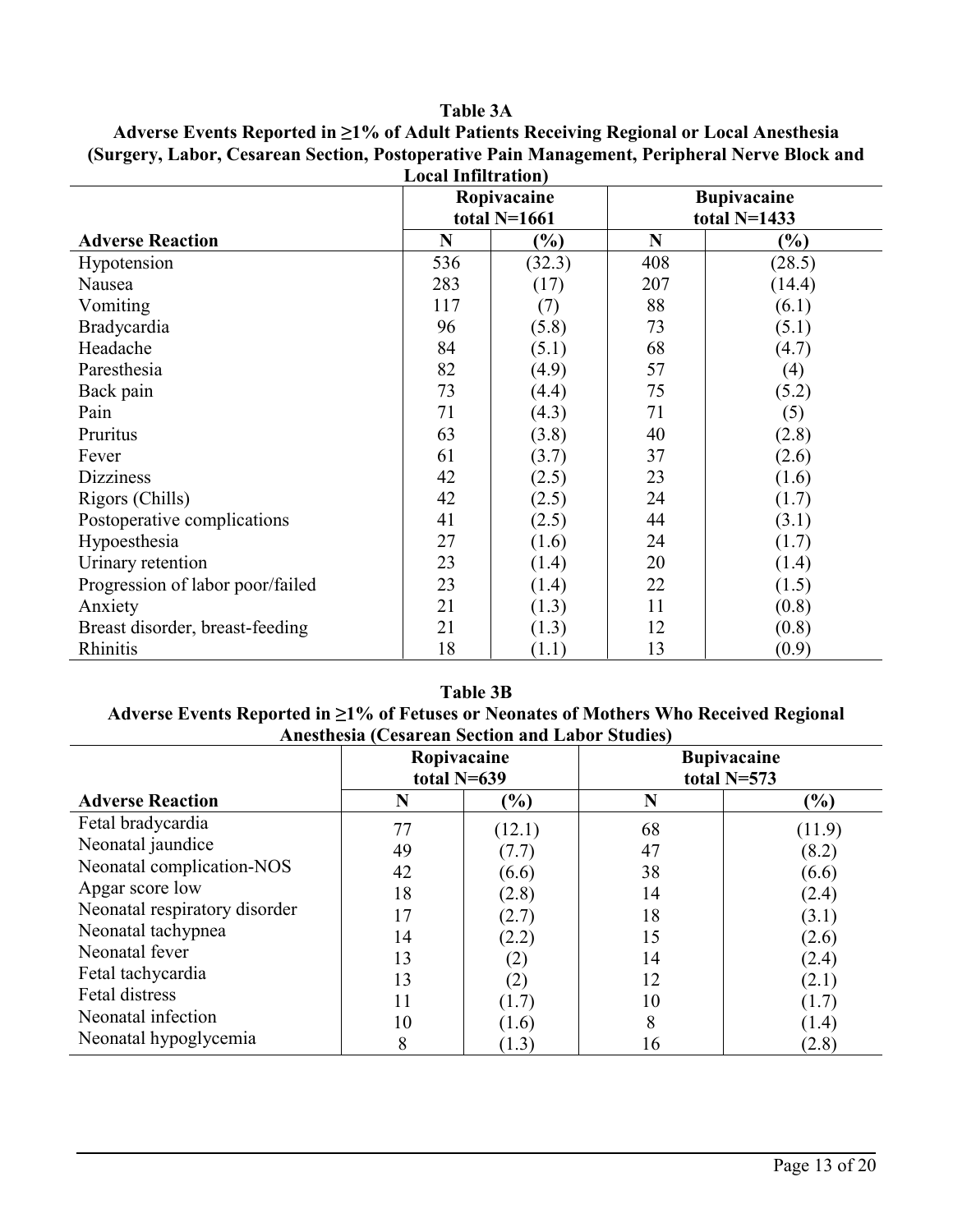#### **Incidence <1%**

The following adverse events were reported during the ropivacaine clinical program in more than one patient ( $N = 3988$ ), occurred at an overall incidence of  $\leq 1\%$ , and were considered relevant:

*Application Site Reactions* - injection site pain

*Cardiovascular System* - vasovagal reaction, syncope, postural hypotension, non-specific ECG abnormalities

*Female Reproductive* - poor progression of labor, uterine atony *Gastrointestinal System* - fecal incontinence, tenesmus, neonatal vomiting *General and Other Disorders* - hypothermia, malaise, asthenia, accident and/or injury *Hearing and Vestibular* - tinnitus, hearing abnormalities *Heart Rate and Rhythm* - extrasystoles, non-specific arrhythmias, atrial fibrillation *Liver and Biliary System* - jaundice *Metabolic Disorders* - hypomagnesemia *Musculoskeletal System* - myalgia *Myo/Endo/Pericardium* - ST segment changes, myocardial infarction *Nervous System* - tremor, Horner's syndrome, paresis, dyskinesia, neuropathy, vertigo, coma, convulsion, hypokinesia, hypotonia, ptosis, stupor *Psychiatric Disorders* - agitation, confusion, somnolence, nervousness, amnesia, hallucination,

emotional lability, insomnia, nightmares

*Respiratory System* - bronchospasm, coughing

*Skin Disorders* - rash, urticaria

*Urinary System Disorders* - urinary incontinence, micturition disorder

*Vascular* - deep vein thrombosis, phlebitis, pulmonary embolism

*Vision* - vision abnormalities

For the indication epidural anesthesia for surgery, the 15 most common adverse events were compared between different concentrations of ropivacaine and bupivacaine. Table 4 is based on data from trials in the U.S. and other countries where ropivacaine was administered as an epidural anesthetic for surgery.

| <b>Common Events (Epidural Administration)</b> |             |                   |     |                     |     |                    |                   |                    |                     |        |  |  |
|------------------------------------------------|-------------|-------------------|-----|---------------------|-----|--------------------|-------------------|--------------------|---------------------|--------|--|--|
|                                                | Ropivacaine |                   |     |                     |     |                    |                   | <b>Bupivacaine</b> |                     |        |  |  |
|                                                |             | $5 \text{ mg/mL}$ |     | $7.5 \text{ mg/mL}$ |     | $10 \text{ mg/mL}$ | $5 \text{ mg/mL}$ |                    | $7.5 \text{ mg/mL}$ |        |  |  |
|                                                |             | total $N = 256$   |     | total $N = 297$     |     | total $N = 207$    | total $N = 236$   |                    | total $N = 174$     |        |  |  |
| <b>Adverse Reaction</b>                        | N           | $(\%)$            | N   | $\frac{1}{2}$       | N   | $\frac{6}{6}$      | N                 | $(\%)$             | N                   | $(\%)$ |  |  |
| Hypotension                                    | 99          | (38.7)            | 146 | (49.2)              | 113 | (54.6)             | 91                | (38.6)             | 89                  | (51.1) |  |  |
| Nausea                                         | 34          | (13.3)            | 68  | (22.9)              |     |                    | 41                | (17.4)             | 36                  | (20.7) |  |  |
| Bradycardia                                    | 29          | (11.3)            | 58  | (19.5)              | 40  | (19.3)             | 32                | (13.6)             | 25                  | (14.4) |  |  |
| Back pain                                      | 18          | (7)               | 23  | (7.7)               | 34  | (16.4)             | 21                | (8.9)              | 23                  | (13.2) |  |  |
| Vomiting                                       | 18          | (7)               | 33  | (11.1)              | 23  | (11.1)             | 19                | (8.1)              | 14                  | (8)    |  |  |
| Headache                                       | 12          | (4.7)             | 20  | (6.7)               | 16  | (7.7)              | 13                | (5.5)              | 9                   | (5.2)  |  |  |
| Fever                                          | 8           | (3.1)             | 5.  | (1.7)               | 18  | (8.7)              | 11                | (4.7)              |                     |        |  |  |
| Chills                                         | 6           | (2.3)             |     | (2.4)               | 6   | (2.9)              | 4                 | (1.7)              | 3                   | (1.7)  |  |  |
| Urinary retention                              | 5           | (2)               | 8   | (2.7)               | 10  | (4.8)              | 10                | (4.2)              |                     |        |  |  |
| Paresthesia                                    | 5           | (2)               | 10  | (3.4)               | 5   | (2.4)              |                   | (3)                |                     |        |  |  |
| Pruritus                                       |             |                   | 14  | (4.7)               | 3   | (1.4)              |                   |                    | 7                   | (4)    |  |  |

| Table 4 |  |                                                |  |  |  |  |
|---------|--|------------------------------------------------|--|--|--|--|
|         |  | <b>Common Events (Epidural Administration)</b> |  |  |  |  |

Using data from the same studies, the number (%) of patients experiencing hypotension is displayed by patient age, drug and concentration in Table 5. In Table 6, the adverse events for ropivacaine are broken down by gender.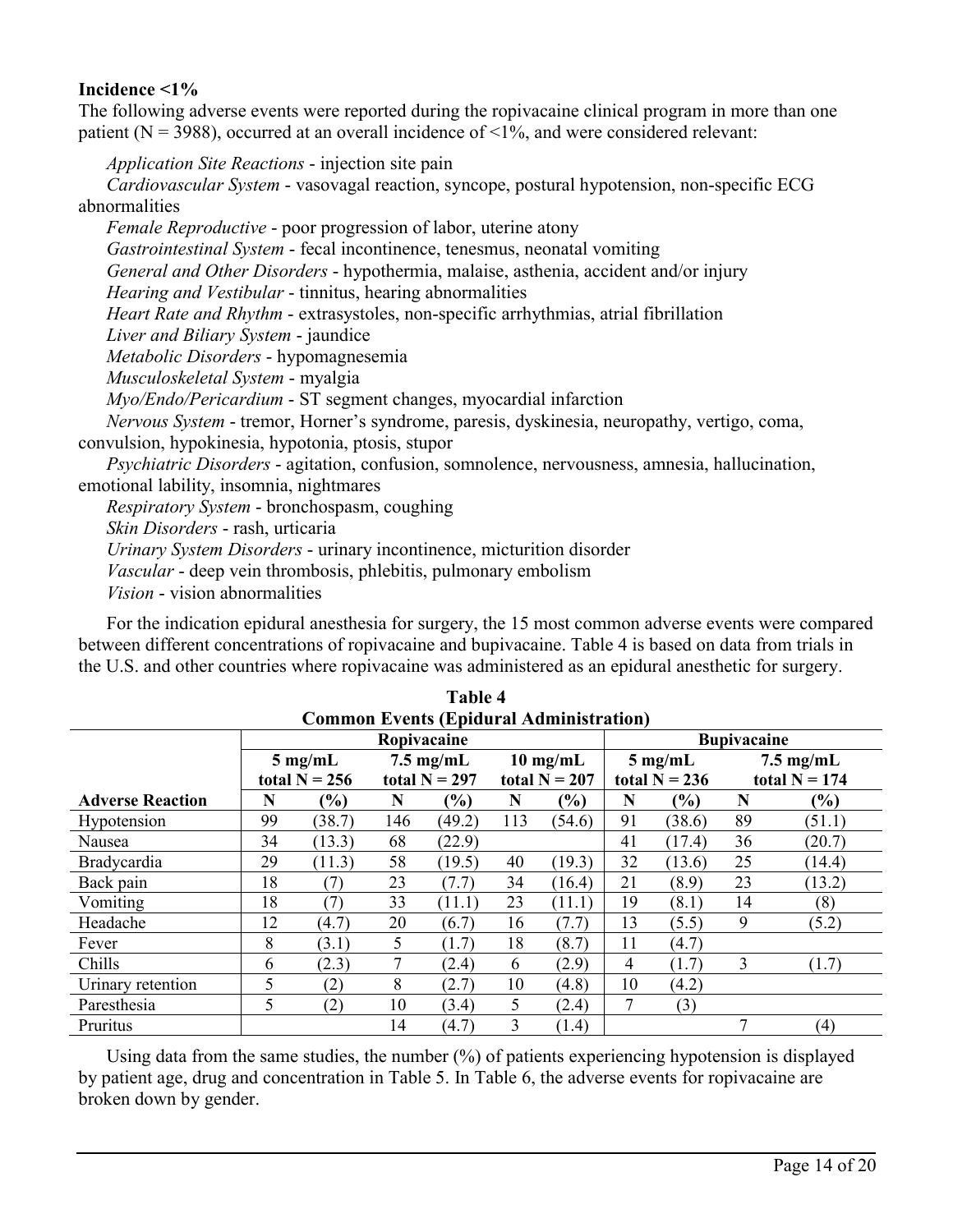| Total N: Ropivacaine = $760$ , Bupivacaine = $410$ |             |                   |                                           |        |    |                   |    |                     |                    |        |
|----------------------------------------------------|-------------|-------------------|-------------------------------------------|--------|----|-------------------|----|---------------------|--------------------|--------|
|                                                    | Ropivacaine |                   |                                           |        |    |                   |    |                     | <b>Bupivacaine</b> |        |
| Age                                                |             | $5 \text{ mg/mL}$ | $7.5 \text{ mg/mL}$<br>$10 \text{ mg/mL}$ |        |    | $5 \text{ mg/mL}$ |    | $7.5 \text{ mg/mL}$ |                    |        |
|                                                    | N           | $\frac{1}{2}$     | N                                         | (%)    |    | $\frac{10}{6}$    |    | $\frac{9}{6}$       |                    | $(\%)$ |
| <65                                                | 68          | (32.2)            | 99                                        | (43.2) | 87 | (51.5)            | 64 | (33.5)              | 73                 | (48.3) |
| $\geq 65$                                          | 31          | (68.9)            | 47                                        | (69.1) | 26 | (68.4)            | 27 | (60)                | 16                 | (69.6) |

**Table 5 Effects of Age on Hypotension (Epidural Administration)**

| Table 6                                                               |
|-----------------------------------------------------------------------|
| <b>Most Common Adverse Events by Gender (Epidural Administration)</b> |
| Total N: Females = $405$ , Males = $355$                              |

| <b>10tal IV.</b> Females – 405, Males – 333 |               |               |                       |               |  |  |  |  |  |  |
|---------------------------------------------|---------------|---------------|-----------------------|---------------|--|--|--|--|--|--|
|                                             | <b>FEMALE</b> | <b>MALE</b>   |                       |               |  |  |  |  |  |  |
| <b>Adverse Reaction</b>                     | N             | $\frac{6}{6}$ | N                     | $\frac{6}{6}$ |  |  |  |  |  |  |
| Hypotension                                 | 220           | (54.3)        | 138                   | (38.9)        |  |  |  |  |  |  |
| Nausea                                      | 119           | (29.4)        | 23                    | (6.5)         |  |  |  |  |  |  |
| Bradycardia                                 | 65            | (16)          | 56                    | (15.8)        |  |  |  |  |  |  |
| Vomiting                                    | 59            | (14.6)        | 8                     | (2.3)         |  |  |  |  |  |  |
| Back pain                                   | 41            | (10.1)        | 23                    | (6.5)         |  |  |  |  |  |  |
| Headache                                    | 33            | (8.1)         |                       | (4.8)         |  |  |  |  |  |  |
| Chills                                      | 18            | (4.4)         |                       | (1.4)         |  |  |  |  |  |  |
| Fever                                       | 16            | (4)           |                       | (0.8)         |  |  |  |  |  |  |
| Pruritus                                    | 16            | (4)           |                       | (0.3)         |  |  |  |  |  |  |
| Pain                                        | 12            | (3)           |                       | (1.1)         |  |  |  |  |  |  |
| Urinary retention                           | 11            | (2.7)         |                       | (2)           |  |  |  |  |  |  |
| <b>Dizziness</b>                            | 9             | (2.2)         | 4                     | (1.1)         |  |  |  |  |  |  |
| Hypoesthesia                                | 8             | (2)           | $\mathcal{D}_{\cdot}$ | (0.6)         |  |  |  |  |  |  |
| Paresthesia                                 | 8             | (2)           | 10                    | (2.8)         |  |  |  |  |  |  |

## **Systemic Reactions**

The most commonly encountered acute adverse experiences that demand immediate countermeasures are related to the central nervous system and the cardiovascular system. These adverse experiences are generally dose-related and due to high plasma levels that may result from overdosage, rapid absorption from the injection site, diminished tolerance or from unintentional intravascular injection of the local anesthetic solution. In addition to systemic dose-related toxicity, unintentional subarachnoid injection of drug during the intended performance of lumbar epidural block or nerve blocks near the vertebral column (especially in the head and neck region) may result in underventilation or apnea ("Total or High Spinal"). Also, hypotension due to loss of sympathetic tone and respiratory paralysis or underventilation due to cephalad extension of the motor level of anesthesia may occur. This may lead to secondary cardiac arrest if untreated. Factors influencing plasma protein binding, such as acidosis, systemic diseases that alter protein production or competition with other drugs for protein binding sites, may diminish individual tolerance.

Epidural administration of ropivacaine has, in some cases, as with other local anesthetics, been associated with transient increases in temperature to > 38.5°C. This occurred more frequently at doses of ropivacaine HCl > 16 mg/h.

#### **Neurologic Reactions**

These are characterized by excitation and/or depression. Restlessness, anxiety, dizziness, tinnitus, blurred vision or tremors may occur, possibly proceeding to convulsions. However, excitement may be transient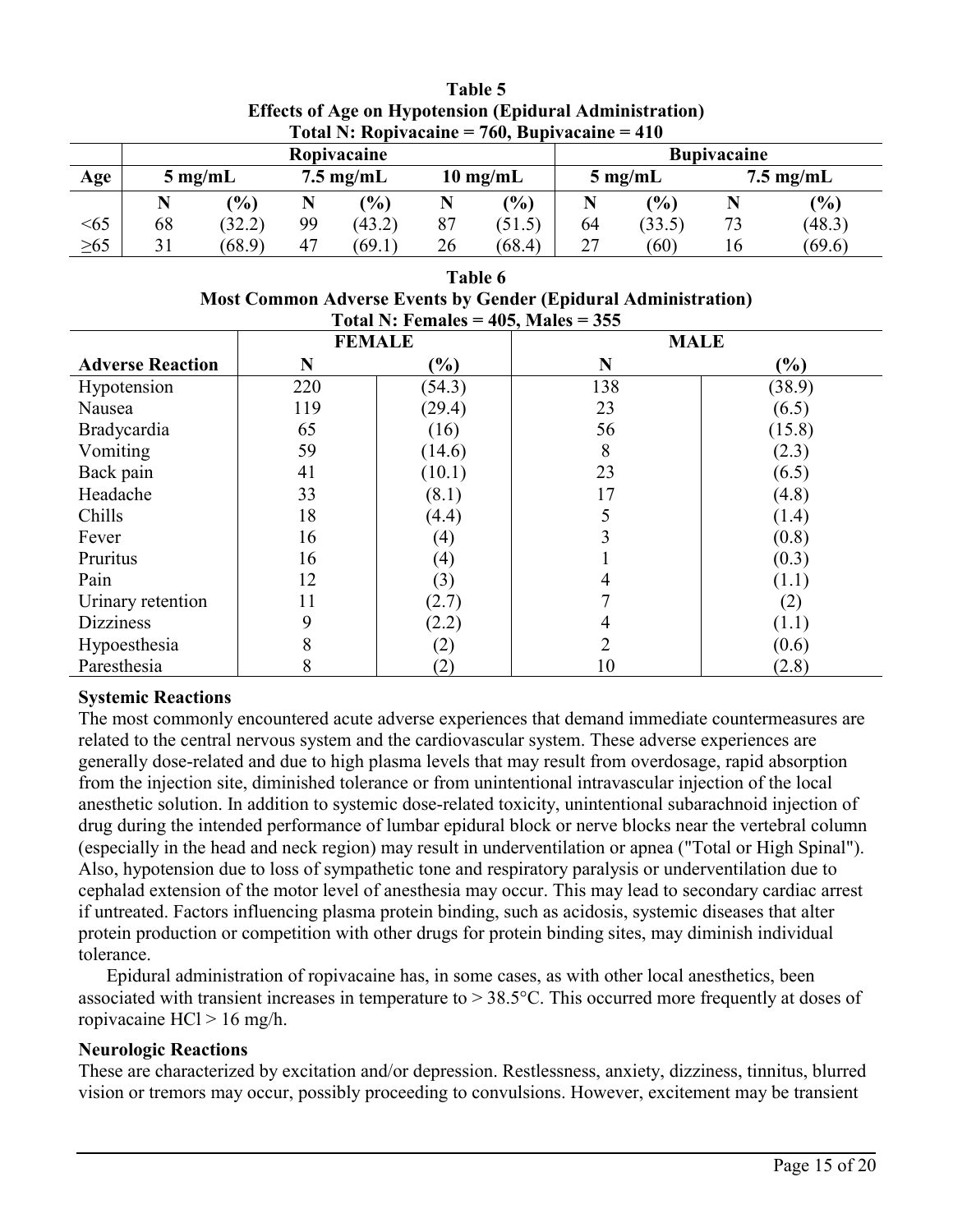or absent, with depression being the first manifestation of an adverse reaction. This may quickly be followed by drowsiness merging into unconsciousness and respiratory arrest. Other central nervous system effects may be nausea, vomiting, chills, and constriction of the pupils.

The incidence of convulsions associated with the use of local anesthetics varies with the route of administration and the total dose administered. In a survey of studies of epidural anesthesia, overt toxicity progressing to convulsions occurred in approximately 0.1% of local anesthetic administrations.

The incidence of adverse neurological reactions associated with the use of local anesthetics may be related to the total dose and concentration of local anesthetic administered and are also dependent upon the particular drug used, the route of administration, and the physical status of the patient. Many of these observations may be related to local anesthetic techniques, with or without a contribution from the drug. During lumbar epidural block, occasional unintentional penetration of the subarachnoid space by the catheter or needle may occur. Subsequent adverse effects may depend partially on the amount of drug administered intrathecally as well as the physiological and physical effects of a dural puncture. These observations may include spinal block of varying magnitude (including high or total spinal block), hypotension secondary to spinal block, urinary retention, loss of bladder and bowel control (fecal and urinary incontinence), and loss of perineal sensation and sexual function. Signs and symptoms of subarachnoid block typically start within 2 to 3 minutes of injection. Doses of 15 and 22.5 mg of ropivacaine HCl resulted in sensory levels as high as T5 and T4, respectively. Analgesia started in the sacral dermatomes in 2 to 3 minutes and extended to the T10 level in 10 to 13 minutes and lasted for approximately 2 hours. Other neurological effects following unintentional subarachnoid administration during epidural anesthesia may include persistent anesthesia, paresthesia, weakness, paralysis of the lower extremities, and loss of sphincter control; all of which may have slow, incomplete or no recovery. Headache, septic meningitis, meningismus, slowing of labor, increased incidence of forceps delivery, or cranial nerve palsies due to traction on nerves from loss of cerebrospinal fluid have been reported (see **DOSAGE AND ADMINISTRATION** discussion of Lumbar Epidural Block). A high spinal is characterized by paralysis of the arms, loss of consciousness, respiratory paralysis and bradycardia.

### **Cardiovascular System Reactions**

High doses or unintentional intravascular injection may lead to high plasma levels and related depression of the myocardium, decreased cardiac output, heart block, hypotension, bradycardia, ventricular arrhythmias, including ventricular tachycardia and ventricular fibrillation, and possibly cardiac arrest (see *WARNINGS***,** *PRECAUTIONS***,** and *OVERDOSAGE*).

### **Allergic Reactions**

Allergic type reactions are rare and may occur as a result of sensitivity to the local anesthetic (see *WARNINGS*). These reactions are characterized by signs such as urticaria, pruritus, erythema, angioneurotic edema (including laryngeal edema), tachycardia, sneezing, nausea, vomiting, dizziness, syncope, excessive sweating, elevated temperature, and possibly, anaphylactoid symptomatology (including severe hypotension). Cross-sensitivity among members of the amide-type local anesthetic group has been reported. The usefulness of screening for sensitivity has not been definitively established.

## *OVERDOSAGE*

Acute emergencies from local anesthetics are generally related to high plasma levels encountered, or large doses administered, during therapeutic use of local anesthetics or to unintended subarachnoid or intravascular injection of local anesthetic solution (see *ADVERSE REACTIONS***,** *WARNINGS***,** and *PRECAUTIONS*).

## **MANAGEMENT OF LOCAL ANESTHETIC EMERGENCIES**

Therapy with ropivacaine should be discontinued at the first sign of toxicity. No specific information is available for the treatment of toxicity with ropivacaine; therefore, treatment should be symptomatic and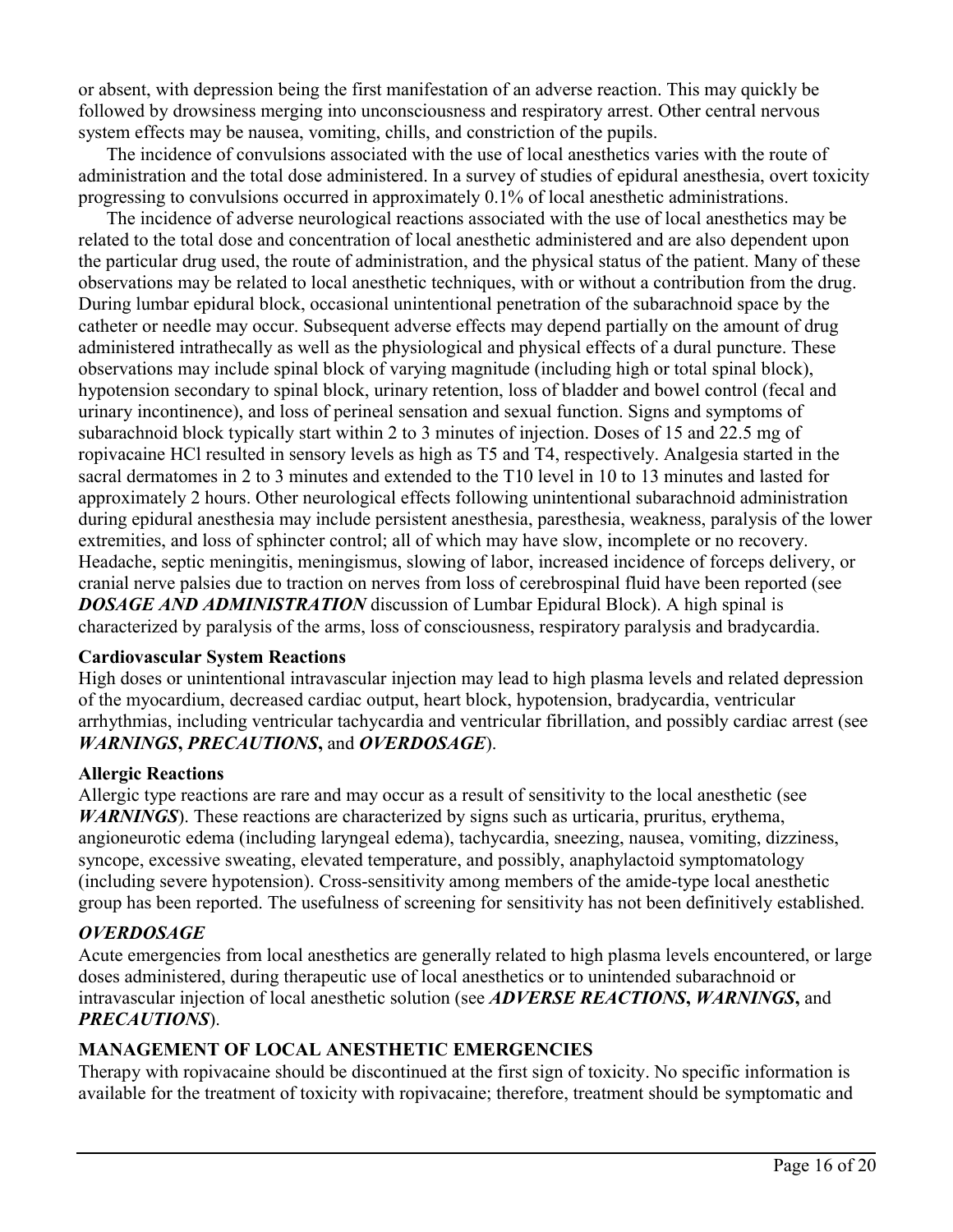supportive. The first consideration is prevention, best accomplished by incremental injection of ropivacaine, careful and constant monitoring of cardiovascular and respiratory vital signs and the patient's state of consciousness after each local anesthetic and during continuous infusion. At the first sign of change in mental status, oxygen should be administered.

The first step in the management of systemic toxic reactions, as well as underventilation or apnea due to unintentional subarachnoid injection of drug solution, consists of immediate attention to the establishment and maintenance of a patent airway and effective assisted or controlled ventilation with 100% oxygen with a delivery system capable of permitting immediate positive airway pressure by mask. Circulation should be assisted as necessary. This may prevent convulsions if they have not already occurred.

If necessary, use drugs to control convulsions. Intravenous barbiturates, anticonvulsant agents, or muscle relaxants should only be administered by those familiar with their use. Immediately after the institution of these ventilatory measures, the adequacy of the circulation should be evaluated. Supportive treatment of circulatory depression may require administration of intravenous fluids, and, when appropriate, a vasopressor dictated by the clinical situation (such as ephedrine or epinephrine to enhance myocardial contractile force).

Should cardiac arrest occur, prolonged resuscitative efforts may be required to improve the probability of a successful outcome.

The mean dosages of ropivacaine producing seizures, after intravenous infusion in dogs, non-pregnant and pregnant sheep were 4.9, 6.1 and 5.9 mg/kg, respectively. These doses were associated with peak arterial total plasma concentrations of 11.4, 4.3 and 5 mcg/mL, respectively.

In human volunteers given intravenous ropivacaine, the mean (min-max) maximum tolerated total and free arterial plasma concentrations were 4.3 (3.4 to 5.3) and 0.6 (0.3 to 0.9) mcg/mL respectively, at which time moderate CNS symptoms (muscle twitching) were noted.

Clinical data from patients experiencing local anesthetic induced convulsions demonstrated rapid development of hypoxia, hypercarbia and acidosis within a minute of the onset of convulsions. These observations suggest that oxygen consumption and carbon dioxide production are greatly increased during local anesthetic convulsions and emphasize the importance of immediate and effective ventilation with oxygen which may avoid cardiac arrest.

If difficulty is encountered in the maintenance of a patent airway or if prolonged ventilatory support (assisted or controlled) is indicated, endotracheal intubation, employing drugs and techniques familiar to the clinician, may be indicated after initial administration of oxygen by mask.

The supine position is dangerous in pregnant women at term because of aortocaval compression by the gravid uterus. Therefore, during treatment of systemic toxicity, maternal hypotension or fetal bradycardia following regional block, the parturient should be maintained in the left lateral decubitus position if possible, or manual displacement of the uterus off the great vessels should be accomplished. Resuscitation of obstetrical patients may take longer than resuscitation of non-pregnant patients and closed-chest cardiac compression may be ineffective. Rapid delivery of the fetus may improve the response to resuscitative efforts.

#### *DOSAGE AND ADMINISTRATION*

The rapid injection of a large volume of local anesthetic solution should be avoided and fractional (incremental) doses should always be used. The smallest dose and concentration required to produce the desired result should be administered.

There have been adverse event reports of chondrolysis in patients receiving intra-articular infusions of local anesthetics following arthroscopic and other surgical procedures. Ropivacaine is not approved for this use (see *WARNINGS* and *DOSAGE AND ADMINISTRATION*).

The dose of any local anesthetic administered varies with the anesthetic procedure, the area to be anesthetized, the vascularity of the tissues, the number of neuronal segments to be blocked, the depth of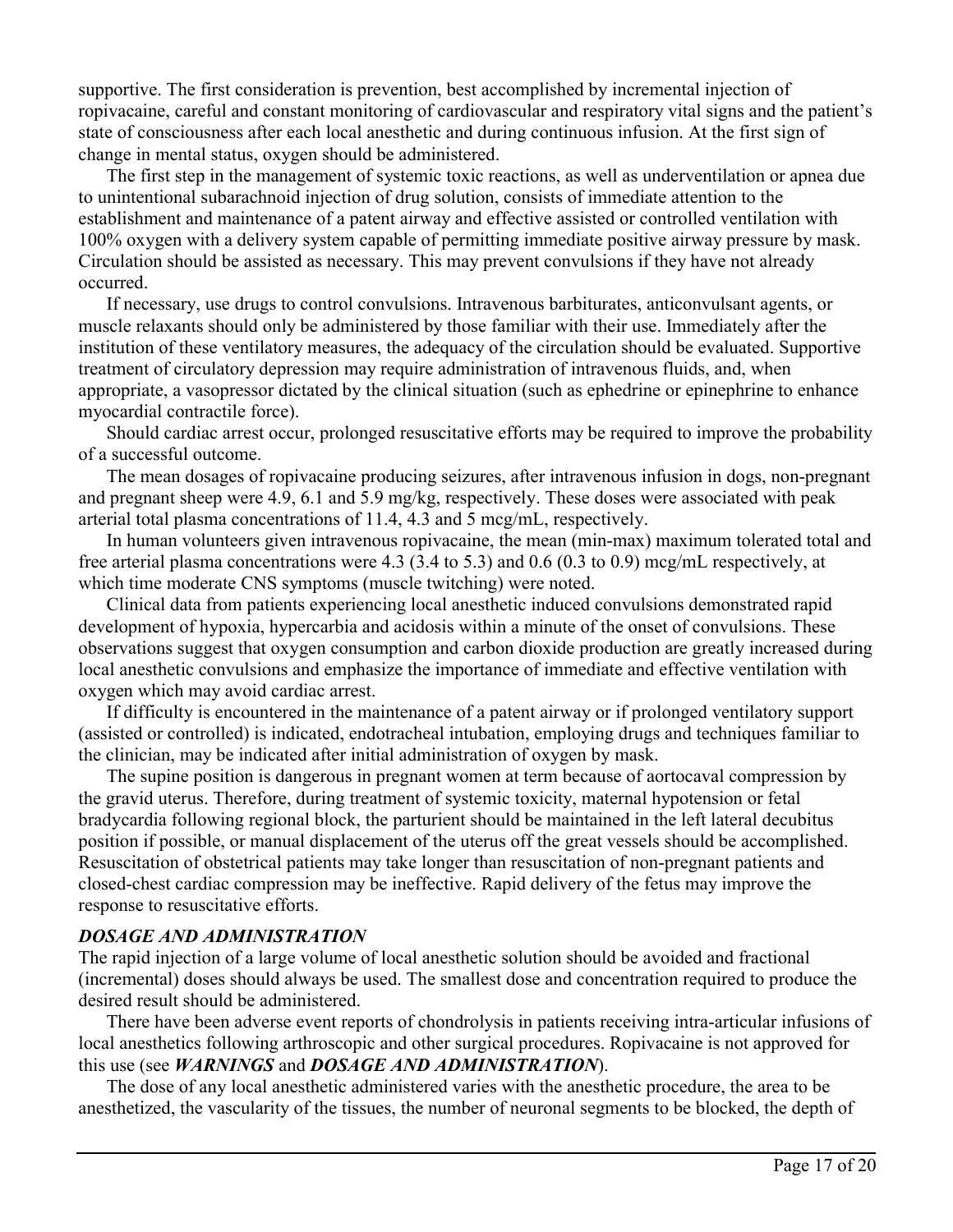anesthesia and degree of muscle relaxation required, the duration of anesthesia desired, individual tolerance, and the physical condition of the patient. Patients in poor general condition due to aging or other compromising factors such as partial or complete heart conduction block, advanced liver disease or severe renal dysfunction require special attention although regional anesthesia is frequently indicated in these patients. To reduce the risk of potentially serious adverse reactions, attempts should be made to optimize the patient's condition before major blocks are performed, and the dosage should be adjusted accordingly.

Use an adequate test dose (3 to 5 mL of a short-acting local anesthetic solution containing epinephrine) prior to induction of complete block. This test dose should be repeated if the patient is moved in such a fashion as to have displaced the epidural catheter. Allow adequate time for onset of anesthesia following administration of each test dose.

Parenteral drug products should be inspected visually for particulate matter and discoloration prior to administration, whenever solution and container permit. Solutions which are discolored or that contain particulate matter should not be administered. **Table 7** 

| Table 7                                                          |                |            |                  |                         |                |                 |  |
|------------------------------------------------------------------|----------------|------------|------------------|-------------------------|----------------|-----------------|--|
| <b>Dosage Recommendations</b>                                    |                |            |                  |                         |                |                 |  |
|                                                                  | Conc.          |            | <b>Volume</b>    | <b>Dose</b>             | <b>Onset</b>   | <b>Duration</b> |  |
|                                                                  | mg/mL          | (%)        | m <sub>L</sub>   | mg                      | min            | hours           |  |
| <b>SURGICAL ANESTHESIA</b>                                       |                |            |                  |                         |                |                 |  |
| <b>Lumbar Epidural</b>                                           | 5              | $(0.5\%)$  | 15 to 30         | 75 to 150               | 15 to 30       | $2$ to $4\,$    |  |
| <b>Administration</b>                                            | 7.5            | $(0.75\%)$ | 15 to 25         | 113 to 188              | 10 to 20       | $3$ to $5$      |  |
| Surgery                                                          | 10             | $(1\%)$    | 15 to 20         | 150 to 200              | $10$ to $20\,$ | $4$ to $6$      |  |
| <b>Lumbar Epidural</b>                                           |                |            |                  |                         |                |                 |  |
| <b>Administration</b>                                            | 5              | $(0.5\%)$  | 20 to 30         | 100 to 150              | 15 to 25       | $2$ to $4$      |  |
| <b>Cesarean Section</b>                                          | 7.5            | $(0.75\%)$ | 15 to 20         | 113 to 150              | 10 to 20       | $3$ to $5$      |  |
| <b>Thoracic Epidural</b>                                         |                |            |                  |                         |                |                 |  |
| <b>Administration</b>                                            | 5              | $(0.5\%)$  | 5 to 15          | 25 to 75                | 10 to 20       | $n/a*$          |  |
| Surgery                                                          | 7.5            | $(0.75\%)$ | 5 to 15          | 38 to 113               | 10 to 20       | $n/a*$          |  |
| <b>Major Nerve Block<sup>†</sup></b>                             | 5              | $(0.5\%)$  | 35 to 50         | 175 to 250              | 15 to 30       | $5$ to $8$      |  |
| (e.g., brachial plexus block)                                    | 7.5            | (0.75%)    | 10 to 40         | 75 to 300               | 10 to 25       | 6 to 10         |  |
| <b>Field Block</b>                                               |                |            |                  |                         |                |                 |  |
| (e.g., minor nerve blocks and                                    |                |            |                  |                         |                |                 |  |
| infiltration)                                                    | 5              | $(0.5\%)$  | 1 to 40          | 5 to 200                | 1 to 15        | $2$ to $6$      |  |
| <b>LABOR PAIN MANAGEMENT</b>                                     |                |            |                  |                         |                |                 |  |
| <b>Lumbar Epidural Administration</b>                            |                |            |                  |                         |                |                 |  |
| <b>Initial Dose</b>                                              | $\overline{2}$ | $(0.2\%)$  | 10 to 20         | 20 to 40                | 10 to 15       | $0.5$ to $1.5$  |  |
| Continuous infusion <sup>‡</sup>                                 | $\overline{2}$ | $(0.2\%)$  | $6$ to 14 mL/h   | 12 to $28 \text{ mg/h}$ | $n/a*$         | $n/a*$          |  |
| Incremental injections (top-up) <sup><math>\ddagger</math></sup> | $\overline{2}$ | $(0.2\%)$  | 10 to 15 mL/h    | 20 to 30 mg/h           | $n/a*$         | $n/a^*$         |  |
| POSTOPERATIVE PAIN MANAGEMENT                                    |                |            |                  |                         |                |                 |  |
| <b>Lumbar Epidural</b>                                           |                |            |                  |                         |                |                 |  |
| <b>Administration</b>                                            |                |            |                  |                         |                |                 |  |
| Continuous infusion <sup>§</sup>                                 | $\overline{c}$ | $(0.2\%)$  | $6$ to 14 mL/h   | 12 to $28 \text{ mg/h}$ | $n/a*$         | $n/a*$          |  |
| <b>Thoracic Epidural</b>                                         |                |            |                  |                         |                |                 |  |
| <b>Administration</b>                                            |                |            |                  |                         |                |                 |  |
| Continuous infusion <sup>§</sup>                                 | 2              | $(0.2\%)$  | $6$ to $14$ mL/h | 12 to $28 \text{ mg/h}$ | $n/a*$         | $n/a*$          |  |
| <b>Infiltration</b>                                              | $\overline{c}$ | $(0.2\%)$  | 1 to 100         | 2 to 200                | $1$ to 5       | $2$ to $6$      |  |
| (e.g., minor nerve block)                                        | 5              | $(0.5\%)$  | 1 to 40          | 5 to 200                | $1$ to 5       | $2$ to $6$      |  |
|                                                                  |                |            |                  |                         |                |                 |  |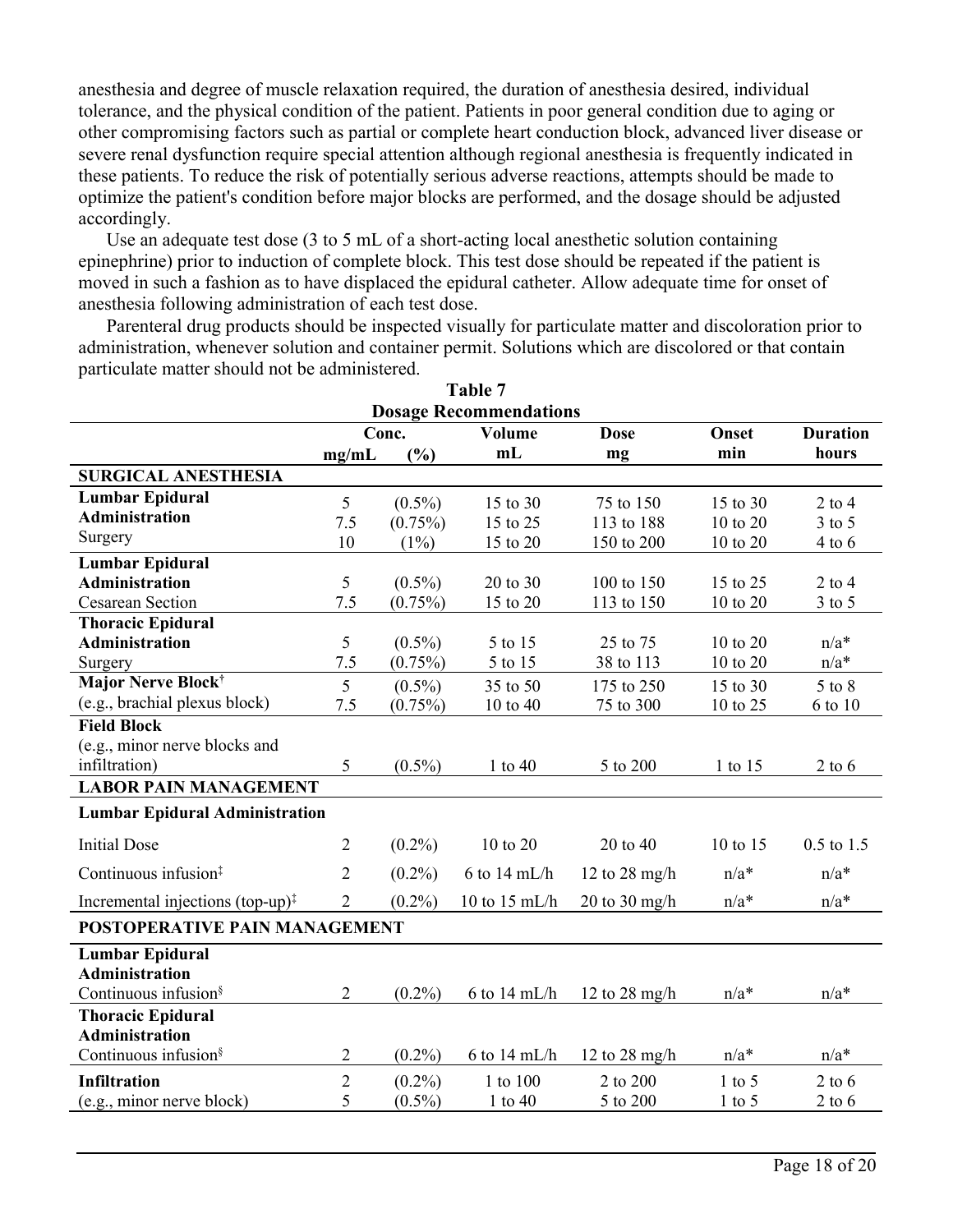#### \* = Not Applicable

 $\ddot{\phantom{\phi}}$  = The dose for a major nerve block must be adjusted according to site of administration and patient status. Supraclavicular brachial plexus blocks may be associated with a higher frequency of serious adverse reactions, regardless of the local anesthetic used (see *PRECAUTIONS*).

‡ = Median dose of 21 mg per hour was administered by continuous infusion or by incremental injections (top-ups) over a median delivery time of 5.5 hours. § = Cumulative doses up to 770 mg of ropivacaine HCl; over 24 hours (intraoperative block plus postoperative infusion); Continuous epidural infusion at rates

up to 28 mg per hour for 72 hours have been well tolerated in adults, i.e., 2016 mg plus surgical dose of approximately 100 mg to 150 mg as top-up.

The doses in the table are those considered to be necessary to produce a successful block and should be regarded as guidelines for use in adults. Individual variations in onset and duration occur. The figures reflect the expected average dose range needed. For other local anesthetic techniques standard current textbooks should be consulted.

When prolonged blocks are used, either through continuous infusion or through repeated bolus administration, the risks of reaching a toxic plasma concentration or inducing local neural injury must be considered. Experience to date indicates that a cumulative dose of up to 770 mg ropivacaine HCl administered over 24 hours is well tolerated in adults when used for postoperative pain management: i.e., 2016 mg. Caution should be exercised when administering ropivacaine for prolonged periods of time, e.g., > 70 hours in debilitated patients.

For treatment of postoperative pain, the following technique can be recommended: If regional anesthesia was not used intraoperatively, then an initial epidural block with 5 mL to 7 mL ropivacaine is induced via an epidural catheter. Analgesia is maintained with an infusion of ropivacaine HCl 2 mg/mL (0.2%). Clinical studies have demonstrated that infusion rates of 6 mL to 14 mL (12 mg to 28 mg) per hour provide adequate analgesia with nonprogressive motor block. With this technique a significant reduction in the need for opioids was demonstrated. Clinical experience supports the use of ropivacaine epidural infusions for up to 72 hours.

### *HOW SUPPLIED*

Ropivacaine Hydrochloride Injection, USP is a clear, colorless solution supplied in single-dose vials in packages of 10 vials per carton as follows:

| <b>Unit of Sale</b>                                   | Concentration                                                |  |  |
|-------------------------------------------------------|--------------------------------------------------------------|--|--|
| NDC 0409-9300-10<br>Carton of 10 Single-dose<br>Vials | $20 \text{ mg}/10 \text{ mL}$<br>$(2 \text{ mg/mL}) (0.2\%)$ |  |  |
| NDC 0409-9300-20                                      |                                                              |  |  |
| Carton of 10 Single-dose                              | $40 \text{ mg}/20 \text{ mL}$                                |  |  |
| Vials                                                 | $(2 \text{ mg/mL}) (0.2\%)$                                  |  |  |
| NDC 0409-9301-30                                      | $150 \text{ mg}/30 \text{ mL}$                               |  |  |
| Carton of 10 Single-dose                              |                                                              |  |  |
| Vials                                                 | $(5 \text{ mg/mL}) (0.5\%)$                                  |  |  |
| NDC 0409-9302-20                                      | $150 \text{ mg}/20 \text{ mL}$                               |  |  |
| Carton of 10 Single-dose                              | $(7.5 \text{ mg/mL})$ $(0.75\%)$                             |  |  |
| Vials                                                 |                                                              |  |  |
| NDC 0409-9303-10                                      | $100 \text{ mg}/10 \text{ mL}$                               |  |  |
| Carton of 10 Single-dose                              | $(10 \text{ mg/mL}) (1\%)$                                   |  |  |
| Vials                                                 |                                                              |  |  |
| NDC 0409-9303-20                                      | $200 \text{ mg}/20 \text{ mL}$                               |  |  |
| Carton of 10 Single-dose                              | $(10 \text{ mg/mL}) (1\%)$                                   |  |  |
| Vials                                                 |                                                              |  |  |